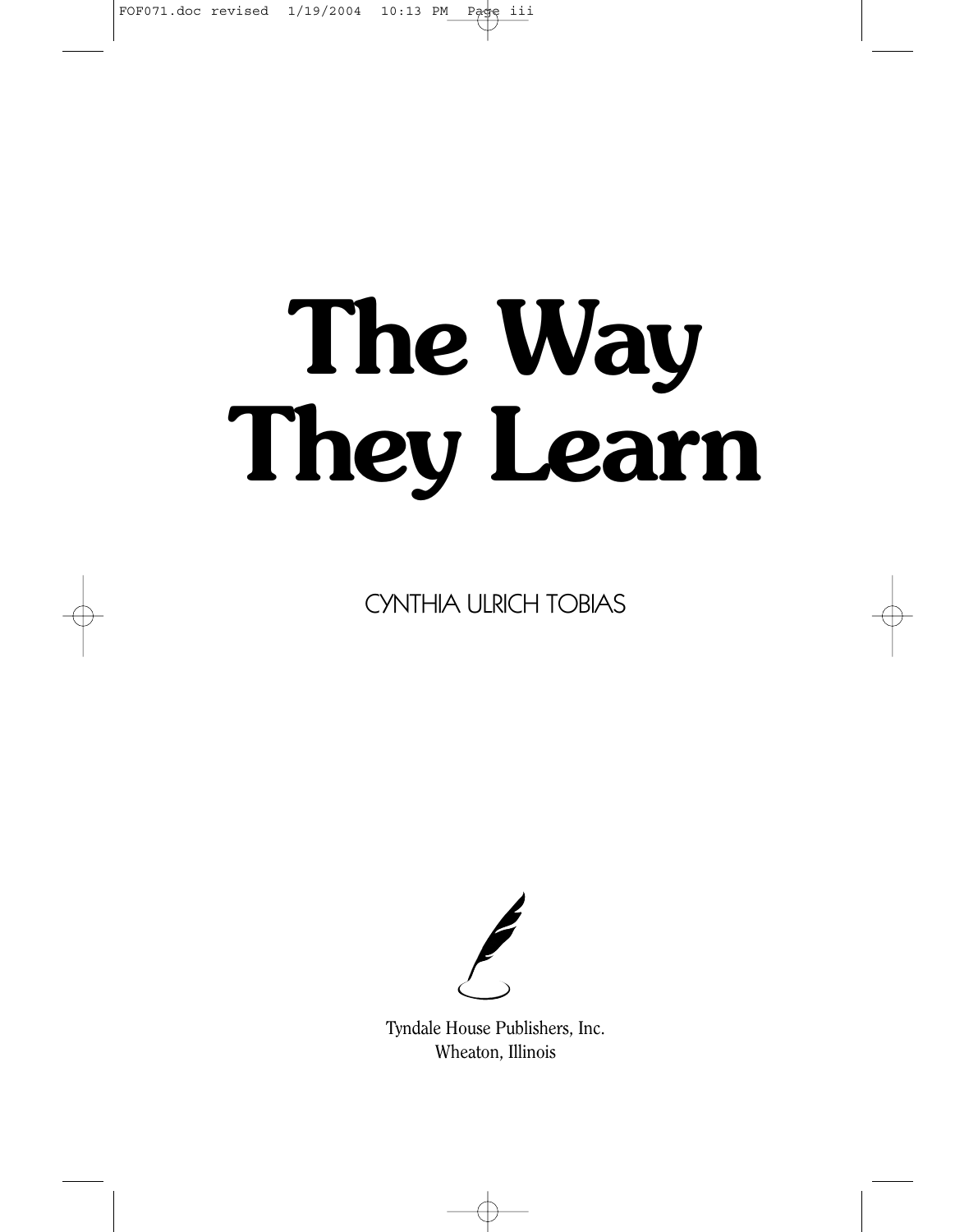#### THE WAY THEY LEARN

Copyright © 1994 by Cynthia Ulrich Tobias, M.Ed. All rights reserved. International copyright secured.

Tobias, Cynthia Ulrich, 1953— The way they learn / Cynthia Ulrich Tobias. p. cm. Includes bibliographical references. ISBN 1-56179-414-7 1. Learning. 2. cognitive styles in children. I. Title. LB1060.T63 1993 370.15'23—dc20

94-14104 CIP

The terms: Concrete Sequential, Abstract Sequential, Abstract Random, and Concrete Random, are used with the permission of Anthony F. Gregorc, Ph.D.

A Focus on the Family book published by Tyndale House Publishers, Wheaton, IL 60189.

No part of this publication may be reproduced stored in a retrieval system, or transmitted in any form or by any means—electronic, mechanical, photocopy, recording, or otherwise—without prior permission of the copyright owner.

Editor: Gwen Weising Cover design: Jeff Stoddard

Printed in the United States of America 03 04 05 06 07 / 27 26 25 24 23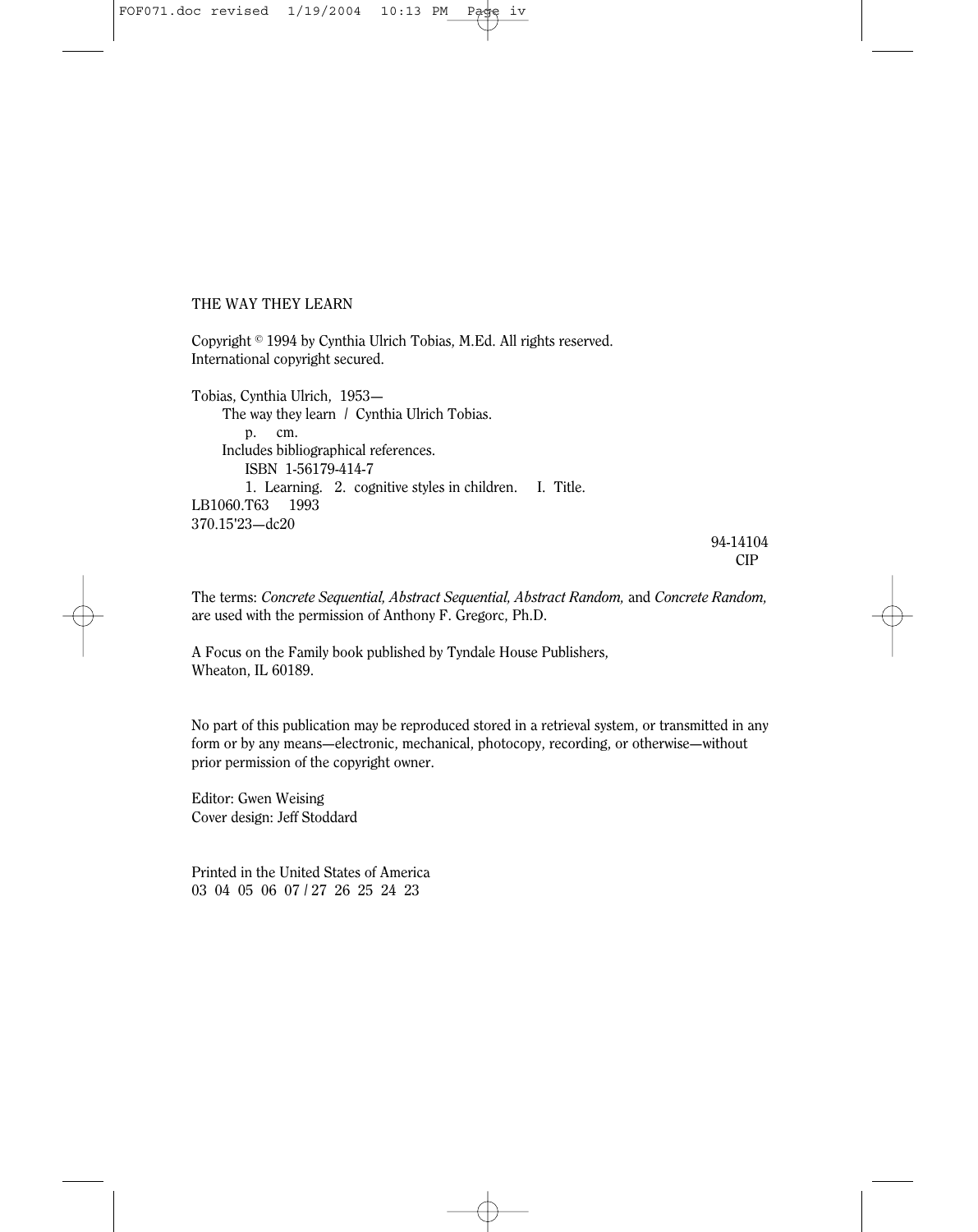# **Table of Contents**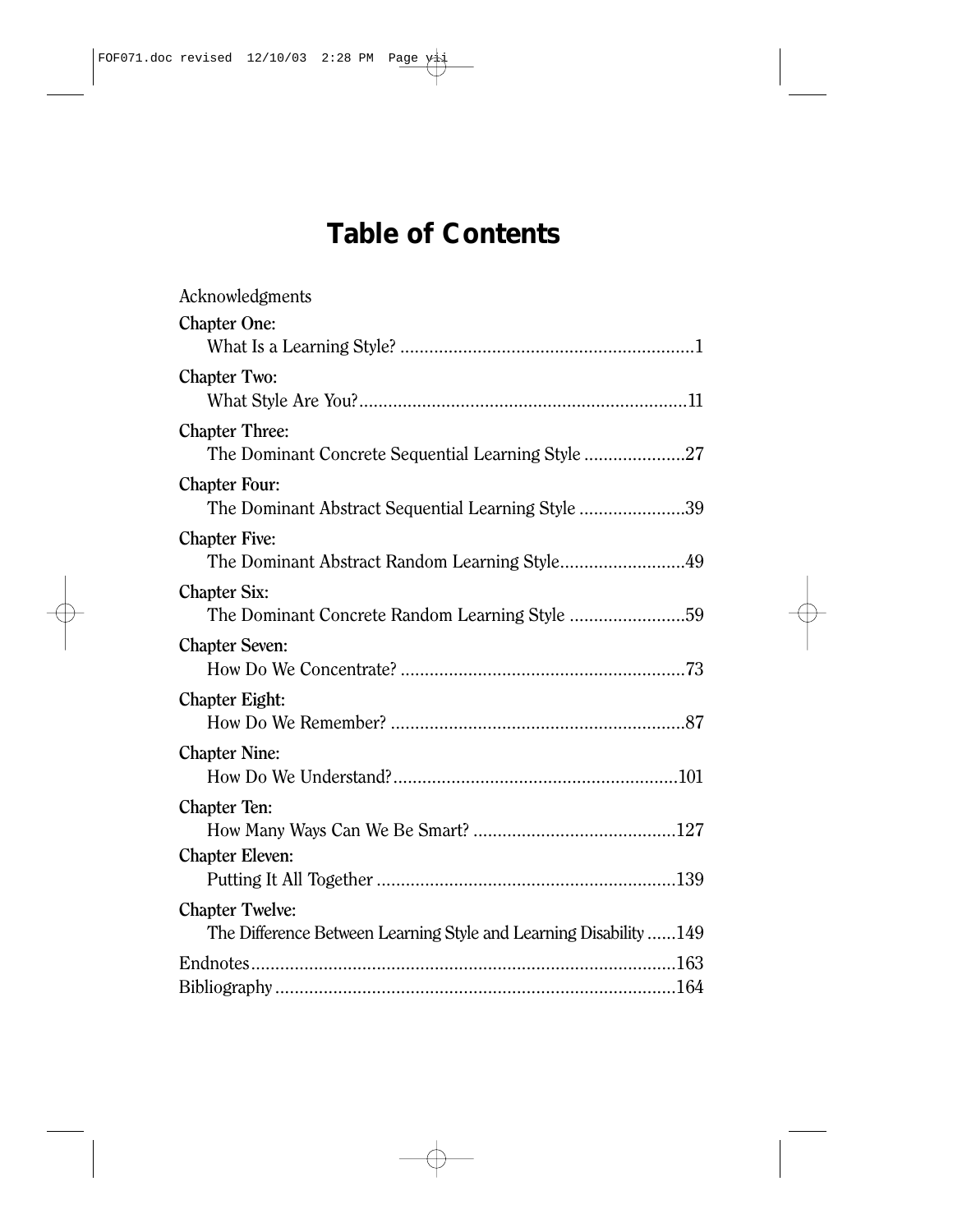

Chapter Nine

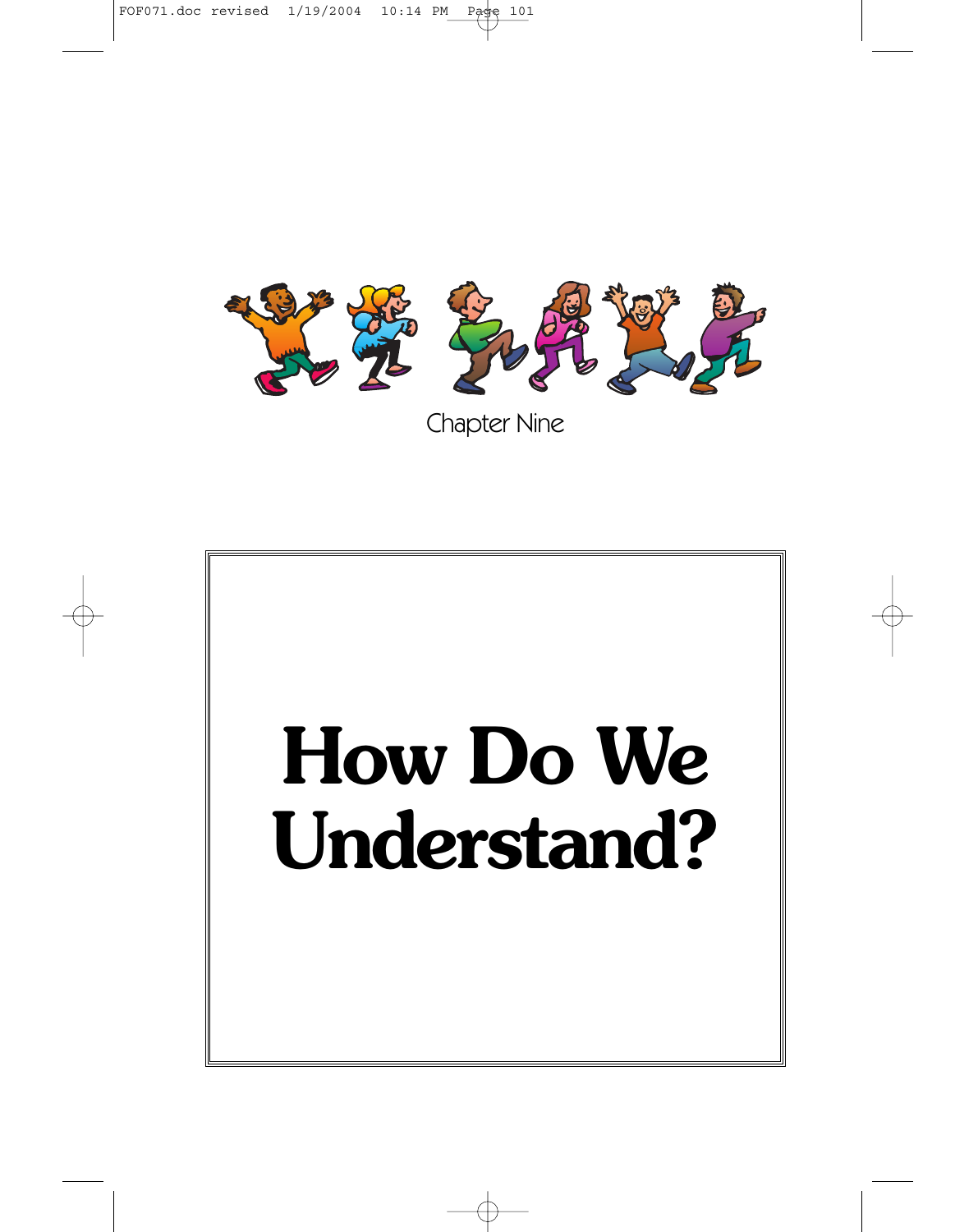

"Can you tell me where to find the library?"

"Sure! Just go down two blocks to the park with the statue in the middle, you know—where they tore the road up last year. Take a right until you get just past the fire station, then go about three more blocks until you see a great big white house with a green picket fence. The library is right across the street."

"I'm sorry, I'm a little confused. Can you tell me street names? Can you give me the address of the library?"

"Huh? Nope. Sorry—I only know how to get there!"

We have already looked at several ways to identify learning styles. The next layer of information can give you a solid grasp on the way you and your children deal with information from the very beginning. As we can see in the story above, when we learn, a fundamental difference occurs in the way each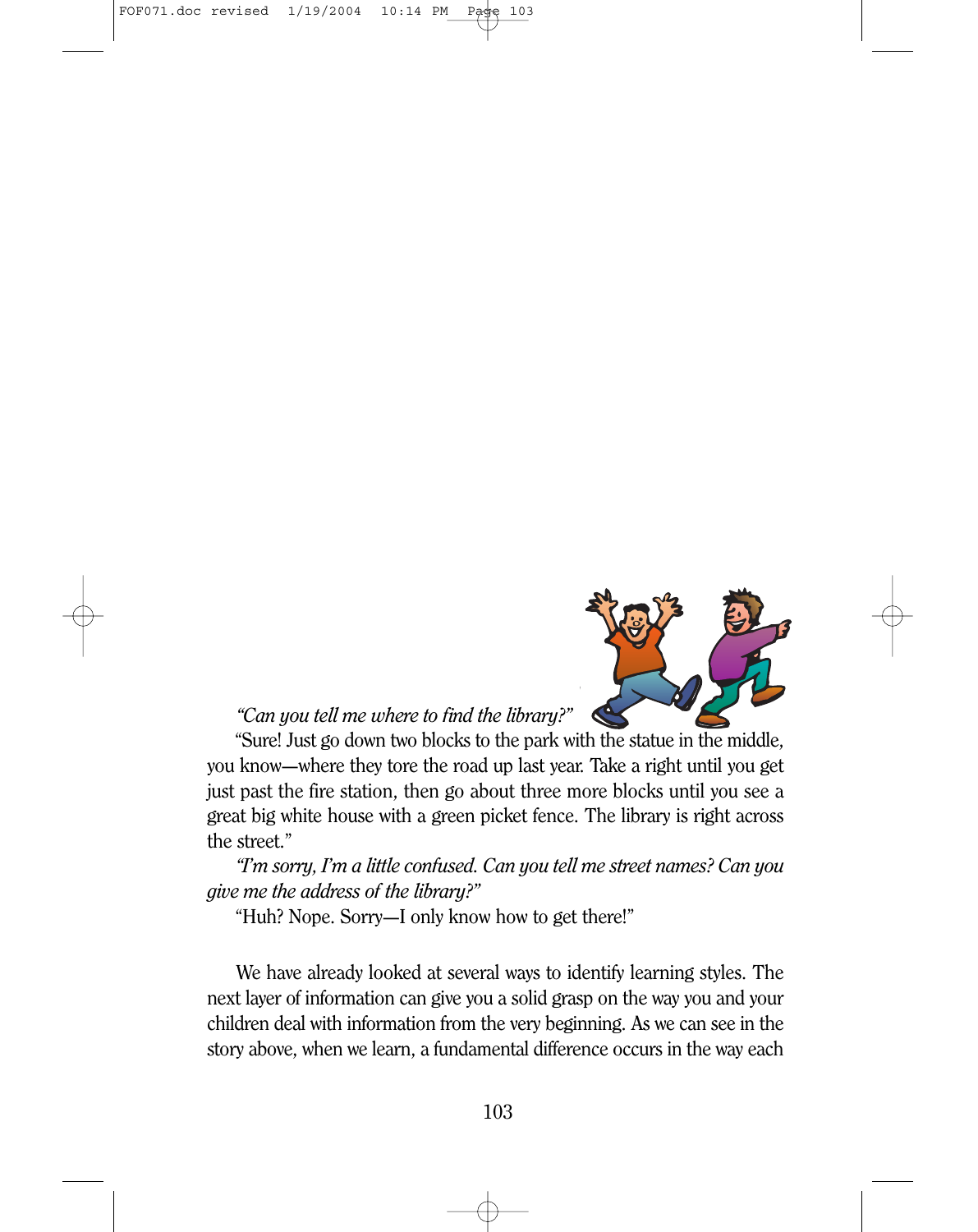of us takes in and communicates the data. The way in which we take in information affects how we communicate it to others. The Witkin model of learning styles can help us recognize and appreciate this process.

This chapter is dedicated to helping you understand that learners of all ages can benefit by recognizing and using inborn learning strengths for tackling almost any task, assignment, or test. As we focus on the parent/student and teacher/student relationship, you may find unexpected reasons your child is experiencing success or frustration when it comes to learning.

During World War II, the United States Navy made a startling discovery about their fighter pilots. All of these pilots were exceptionally intelligent, incredibly talented, extremely motivated, rigidly screened, and thoroughly trained. However, when flying through a fog bank, some of these pilots would fly out of the mist upside down. This *concerned* the Navy! They could not afford to have pilots in the air who lost their whole sense of being upright when they lost their external field of vision.

The Navy called in a psychological researcher, Herman Witkin,  $\frac{1}{1}$  to conduct some tests on the pilots to determine which of them should be flying and which needed more instrument training before they got into any more cloud covers.

Witkin designed a special room for his experiments. He placed each pilot in a chair that tilted inside a room that also tilted. When the pilot was sure he was sitting straight up and down, he was to tell Witkin. Some of these pilots would claim they were sitting straight, and yet when Witkin checked, they and the room were actually tilted—sometimes as much as 30 degrees! They needed the room to be lined up with them in order to feel that they were sitting straight.

It's a lot like the sensation you get at Disneyland's "America the Beautiful" round theater. You're clutching the railing trying to keep from falling off the back of the fire truck you see on the screen. If the lights in the theater came on, you might feel a little silly! Nothing is actually moving. You are standing still and the only thing that's really changed is your external field of vision.

Other pilots tested by Witkin always knew when they were sitting straight up, no matter how tilted the room was. Evidently they were not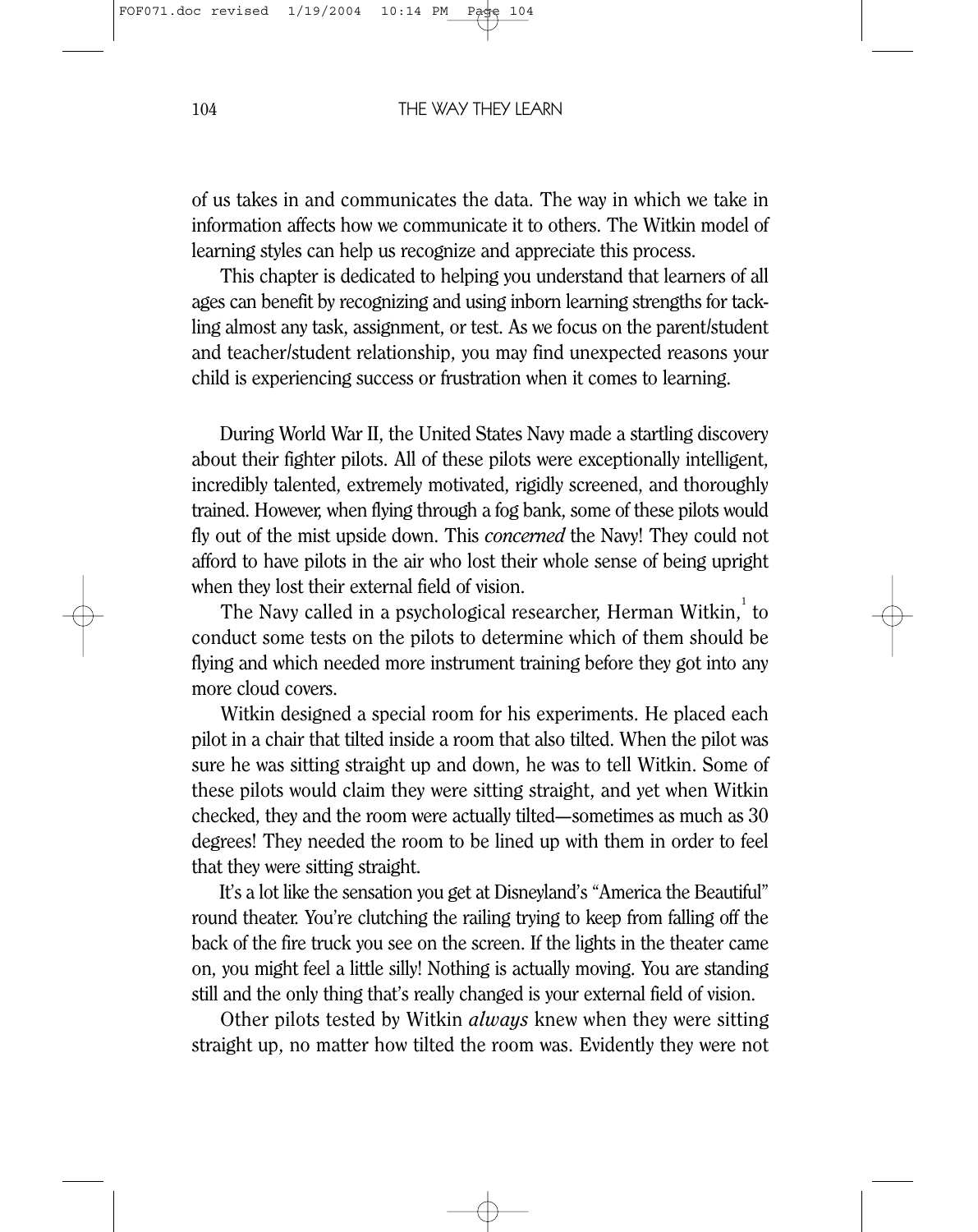affected as much by their external field of vision as the first set of pilots. This experiment began strictly as a test of physical perception. Almost by accident, Witkin and his associates began to notice some behaviors and traits that were consistent between these two types of pilots when they lost their external field of vision, and the way in which they approached learning tasks.

The pilots who always knew when they were sitting straight regardless of their surroundings tended to be more *field independent*, or *analytic*, when learning new information. They automatically broke down any information given them into component parts and then focused on details. The other pilots, those who needed their external field of vision in order to know when they were sitting straight, tended to approach information in a much more field dependent, or global, way. That is, they got the overall picture or "gist" of things, but they didn't worry about the details as much. Remember, both types of pilots were intelligent, talented, and motivated. The difference lay not in whether they could learn, but how they naturally learned best.

Because each person sees the world from his or her own frame of reference (global or analytic), it is possible that even when many people see the same event, they'll have several versions of what actually happened.

As a police officer, I helped investigate many automobile accidents. I would pull up to the scene, locate witnesses, and then begin the challenge of finding out what actually happened. The first witness might give me an accurate description of the cars involved—the year, the make, the model, the color. The next witness wouldn't have a clue about the kind of cars they were, but would launch into a detailed description of each driver. The third witness would look a little embarrassed at not noticing the cars and drivers, but couldn't wait to relate how the accident *happened*.

Did these people see the same accident? Yes, but these varying perspectives reflect the same learning differences the pilots experienced. The people who witnessed the accident were looking at the situation through their own "windows." The analytics were automatically recording details in their minds; the globals were naturally more concerned with the overall picture of what had happened.

As students, the way we approach learning and the effectiveness of our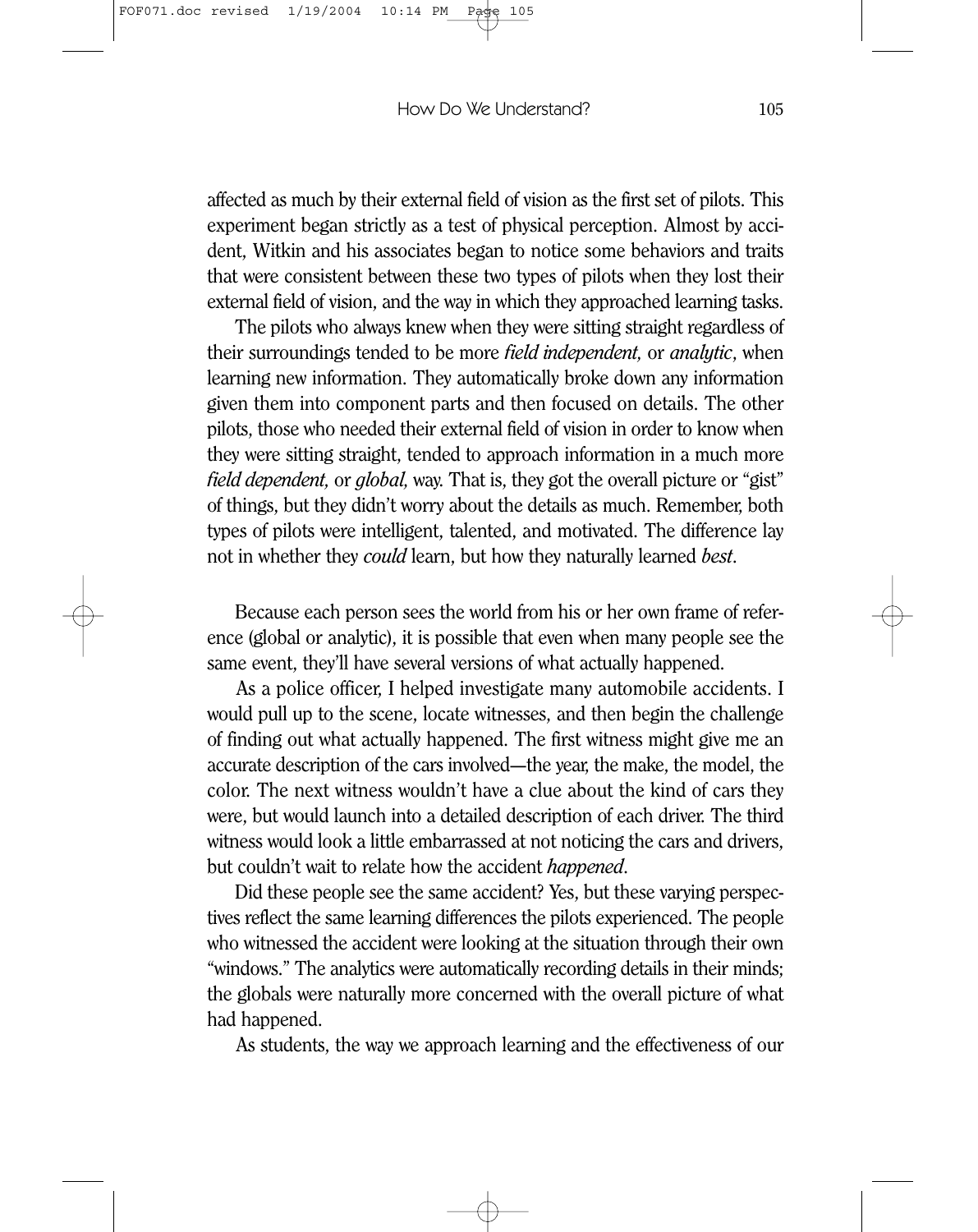studying and taking tests is also greatly influenced by our natural tendency toward being more *global* or *analytic*. Naturally, no one person is purely one style or the other. But if we can identify some strengths and natural inclinations, we may discover more efficient ways to study and learn.

The following informal survey will help you determine your natural global or analytic strengths. Later you will probably want to give this test to your child or to answer for him if he is too young to take it himself. Answer as honestly as possible, and even though you may want to choose both options on any given statement, always try to choose the one you would do most of the time.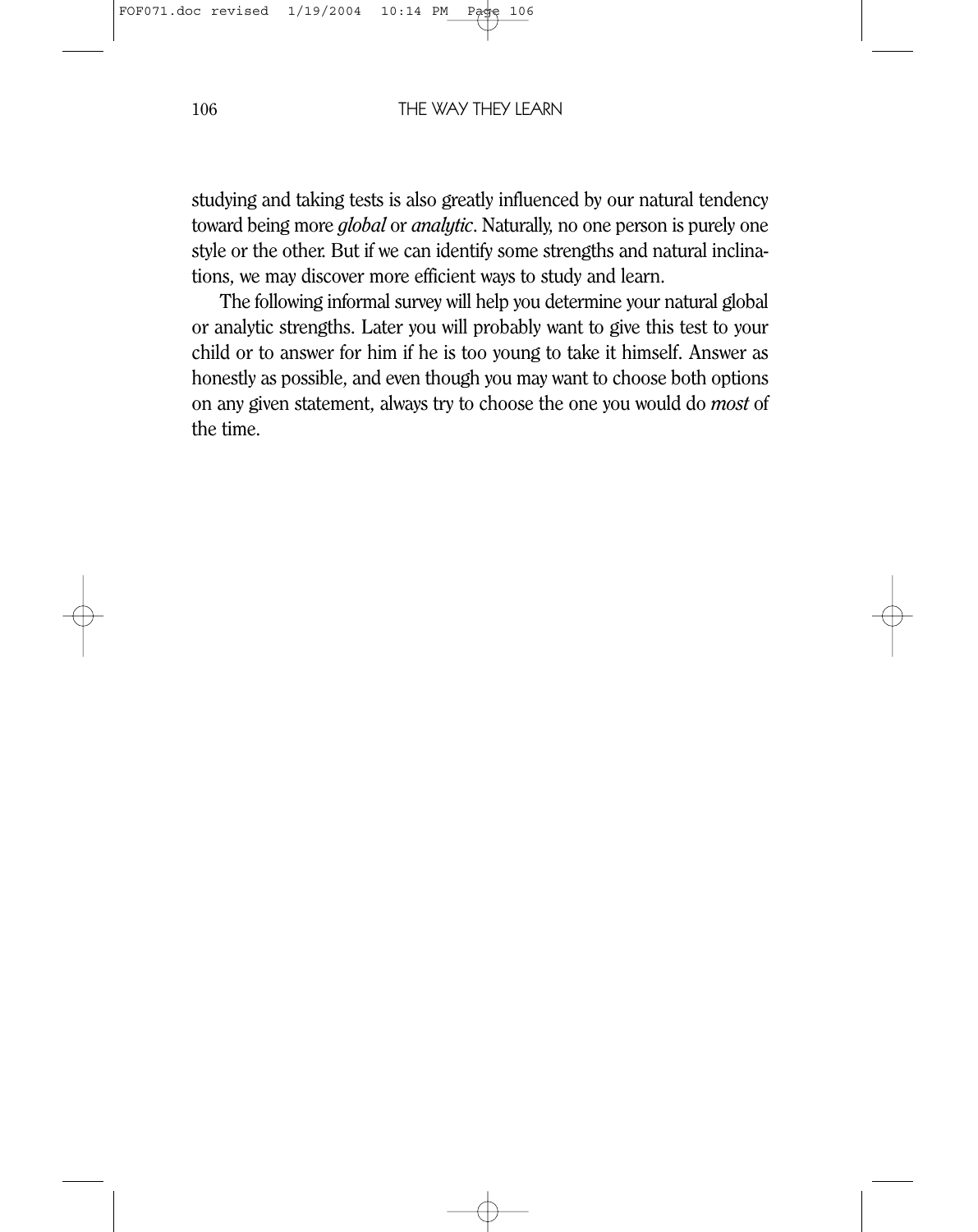# **What's My Dominant Learning Style?**

Place a check mark beside the *one* statement in each pair that best describes your preferences when you are learning. When you are learning, do you *usually:* 

|     | A | B |                                                                                                                                                                         |
|-----|---|---|-------------------------------------------------------------------------------------------------------------------------------------------------------------------------|
| 1.  |   |   | like learning by yourself better than working with another person or group?<br>like learning with another person or group better than working by yourself?              |
| 2.  |   |   | finish one job before going on to the next one?<br>begin a new job even if you have not finished an earlier one?                                                        |
| 3.  |   |   | begin your work without waiting to see how someone else does it?<br>prefer to wait for someone else to start before you begin?                                          |
| 4.  |   |   | find it easier to remember details when you read than to remember main ideas?<br>find it easier to remember main ideas when you read than to remember details?          |
| 5.  |   |   | prefer true-false and multiple choice tests with one right answer?<br>prefer tests that ask you to explain reasons and write out answers?                               |
| 6.  |   |   | need to have your desk and work area neat to concentrate?<br>find you can get your work done even if your desk or work area is cluttered?                               |
| 7.  |   |   | feel your time was wasted if the teacher doesn't put a grade on work you turned in?<br>not mind the teacher not giving you a grade as long as your work was recognized? |
| 8.  |   |   | prefer competing on your own to competing on a team?<br>prefer competing on a team to competing on your own?                                                            |
| 9.  |   |   | prefer to have choices as to how to accomplish assignments you're given?<br>prefer that the teacher tells you exactly how the assignment should be done?                |
| 10. |   |   | want to go over a test that's been graded in order to correct what you missed?<br>want to look over your graded test but do not want to correct specific answers?       |
| 11. |   |   | find it fairly easy to ignore distractions while you work or study?<br>find it pretty difficult to ignore distractions while you work or study?                         |
| 12. |   |   | prefer to have an assignment in smaller parts and given step-by-step?<br>need to know the whole assignment before you work on parts or steps?                           |
| 13. |   |   | prefer to think about a decision and figure out what to do by yourself?<br>ask other people's opinions if you aren't sure about making a decision?                      |
| 14. |   |   | not take it personally if someone tells you you've done something wrong?<br>automatically take it personally if someone says you've done something wrong?               |
| 15. |   |   | blame the test if you don't do well and you studied what the teacher told you?<br>blame yourself if you don't do well on a test and you studied what the teacher said?  |
|     |   |   | <b>Column Totals</b>                                                                                                                                                    |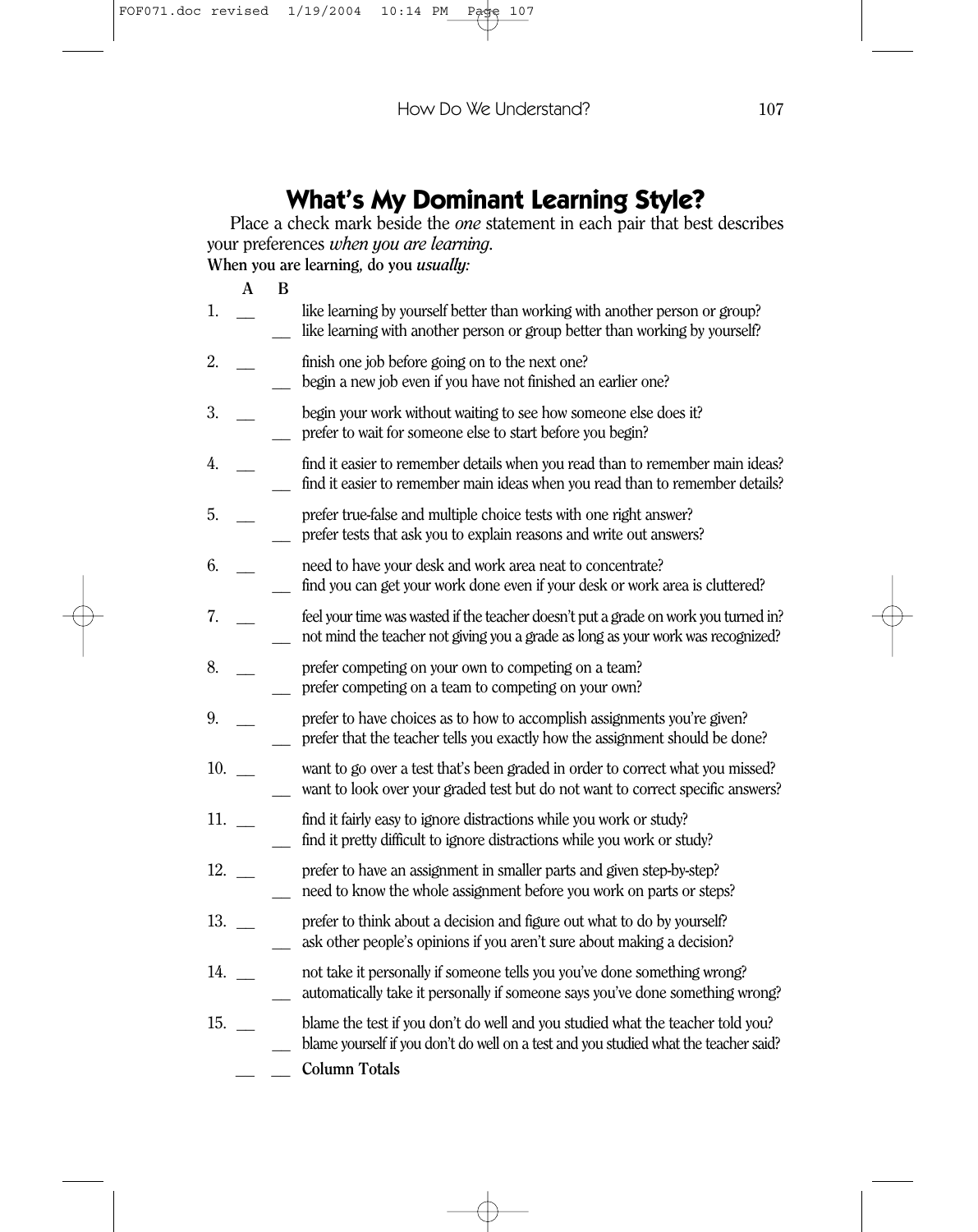Total the number of "check marks" in each column. If the number is greater in column A, you tend to be more analytic. If the number is greater in column B, you tend to be more global.

Although you got a higher number in one column, remember that there is no pure style. All of us are a mixture of many style characteristics. The terms global and analytic are extremes, and most of us will find ourselves to some extent in both categories. Remember, too, that how you came out on the Gregorc model will influence the type of global or analytic learner you are. For example, there's a big difference between an analytic who is Abstract Random and an analytic who is Concrete Sequential!

My husband, John, is extremely analytic by nature. When we watch a movie together, he must watch every single credit go by. He reads each name and notes each line of information. If you ask John later what the movie was about, he provides a lengthy retelling of the story, complete with snippets of dialogue. I watched the same movie. But because I am a more global learner, if you were to ask me what the movie was about, I would probably give you a very general and vague description of the plot. Who starred in the movie? I don't know—some tall guy with brown hair who plays on a TV show. Where was the movie filmed? I don't know—big city, tall buildings, snow on the ground. After all, you didn't tell me there was going to be a quiz at the end! You see, I just *experience*d the movie. I don't pay attention to specific details unless you tell me ahead of time what I'm supposed to be looking for.

The global learner sees the *big picture* or overall view, while the analytic focuses on the parts that make up the big picture. A more analytic learner figures you have to clearly understand the parts to eventually understand the whole. The more global learner claims there's no point in clarifying a detail if you can't see where it fits into the whole picture. The global sees all the parts as being related to each other and may have trouble breaking down the big picture into separate pieces.

It's a lot like putting together a jigsaw puzzle. As a global, I must constantly see the completed picture on the puzzle box to put the individual pieces together. My analytic husband often prefers to analyze how the shapes of the puzzle pieces fit together. He may put several sections of the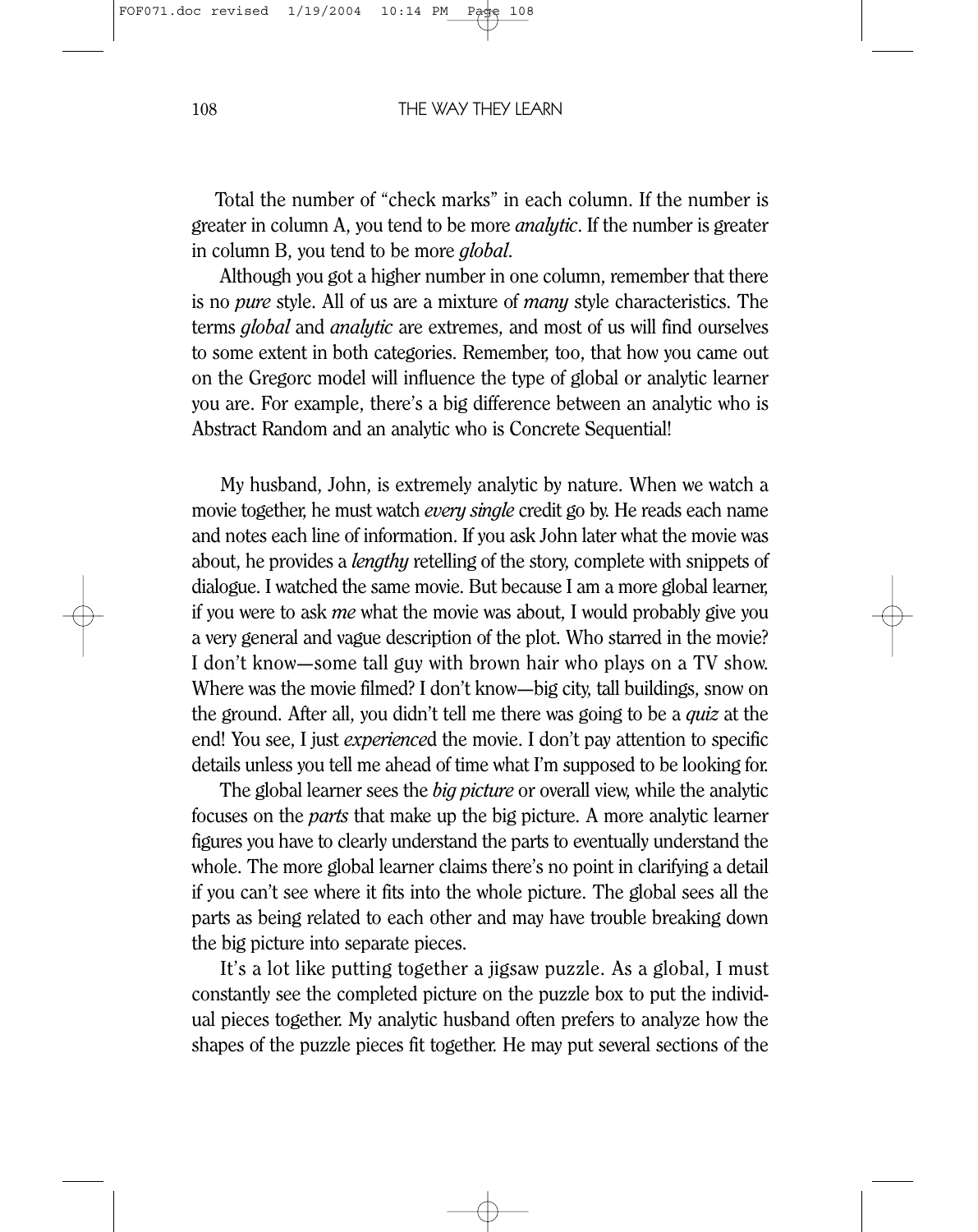puzzle together before he ever concerns himself with how everything fits into the completed picture.

Consider the following lists of characteristics for the analytic and the global learning styles. You'll probably identify with several items from both lists, but you may also discover a distinct pattern of preferences when it comes to how you approach and process what you need to know. Remember, this has to do only with how you interact with *information*, not necessarily how your global or analytic tendencies may show up in interpersonal relationships.

# HOW ANALYTIC ARE YOU?

# Analytic Strengths

- details
- $•$  focus
- organization
- remembering specifics
- direct answers
- consistency
- sense of justice
- objectivity
- individual competition
- doing one thing at a time

# What You Should Know About the Analytic Style

- likes things ordered in a step-by-step way
- pays close attention to details
- must be prepared
- needs to know what to expect
- often values facts over feelings
- prefers to finish one thing at a time
- rarely becomes personally or emotionally involved
- logical
- self-motivated
- finds the facts but sometimes misses the main idea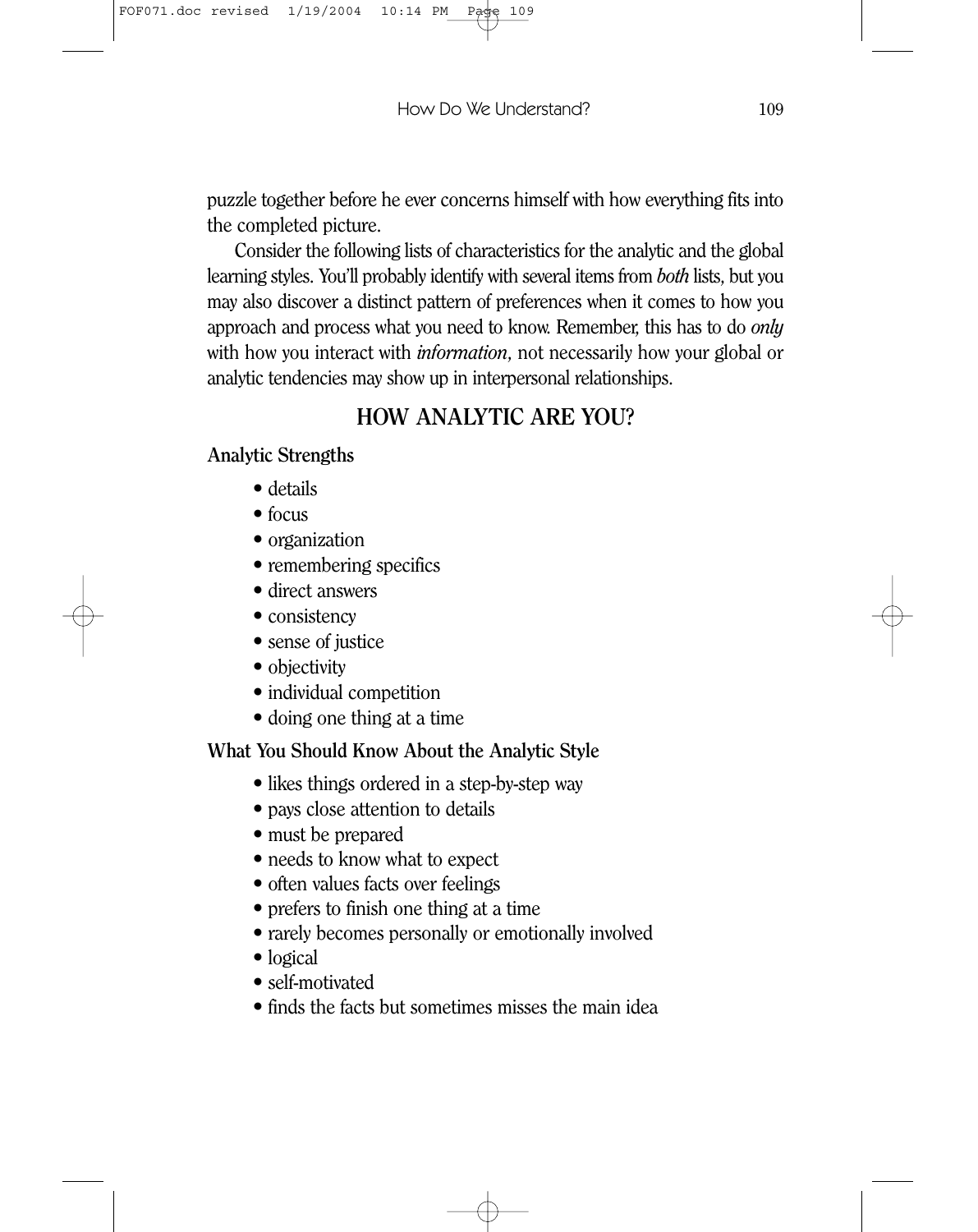# Analytic Frustrations

- having opinion expressed as fact
- not understanding the purpose for doing something
- not understanding how a teacher grades
- listening to an overview without knowing the steps involved
- listening to an explanation when all that's needed is a "yes" or "no" answer
- dealing with generalities
- having to find personal meaning in all that they learn
- not finishing one task before going on to the next

# HOW GLOBAL ARE YOU?

# Global Strengths

- seeing the big picture
- seeing relationships
- cooperating in group efforts
- reading between the lines
- sense of fairness
- seeing many options
- paraphrasing
- doing several things at once
- giving and receiving praise
- reading body language
- getting others involved

# What You Should Know About the Global Style

- sensitive to other people's feelings
- flexible
- goes with the flow
- learns by discussion and working with others
- needs reassurance and reinforcement
- works hard to please others
- takes all criticism personally
- avoids individual competition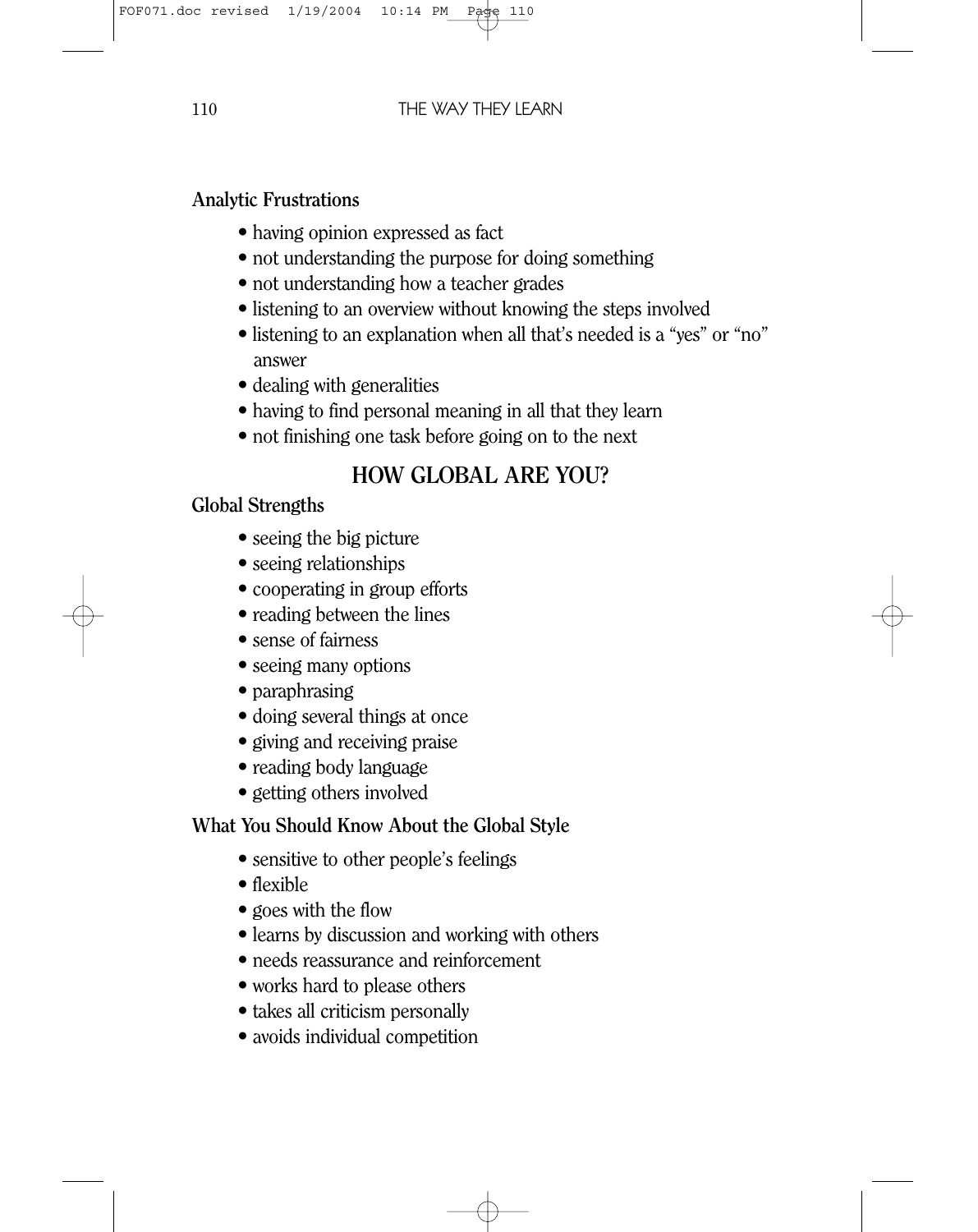- tries to avoid conflict
- may skip steps and details

# Global Frustrations

- having to explain themselves analytically
- not getting a chance to explain themselves at all
- not knowing the meaning for doing something
- having to go step-by-step without knowing where they'll end up
- not being able to relate what they are learning to their own life
- not receiving enough credit for their effort
- having to show the steps they used to get an answer
- accepting criticism without taking it personally
- people who are insensitive to other people's feelings

Whether we are more global or analytic, we tend to assume that others want us to give them information in the same manner we ourselves would want to receive it.

In our home, John is by far more analytic than I, and I am frequently guilty of ignoring his need for specific information in favor of my more general outlook. A classic example is when he asked me where to find a particular item. "It's in the other room," I told him.

He just looked at me and blinked. "What other room?" he asked. "The dining room."

"Where in the dining room?" "The rolltop desk." "In the rolltop desk or on it?" "In it, I think." "Toward the front or toward the back?" "Toward the back." "On the left or on the right?" "On the left."

That incident happened a long time ago, and I've learned more about how an analytic mind expects to receive information. Now when John asks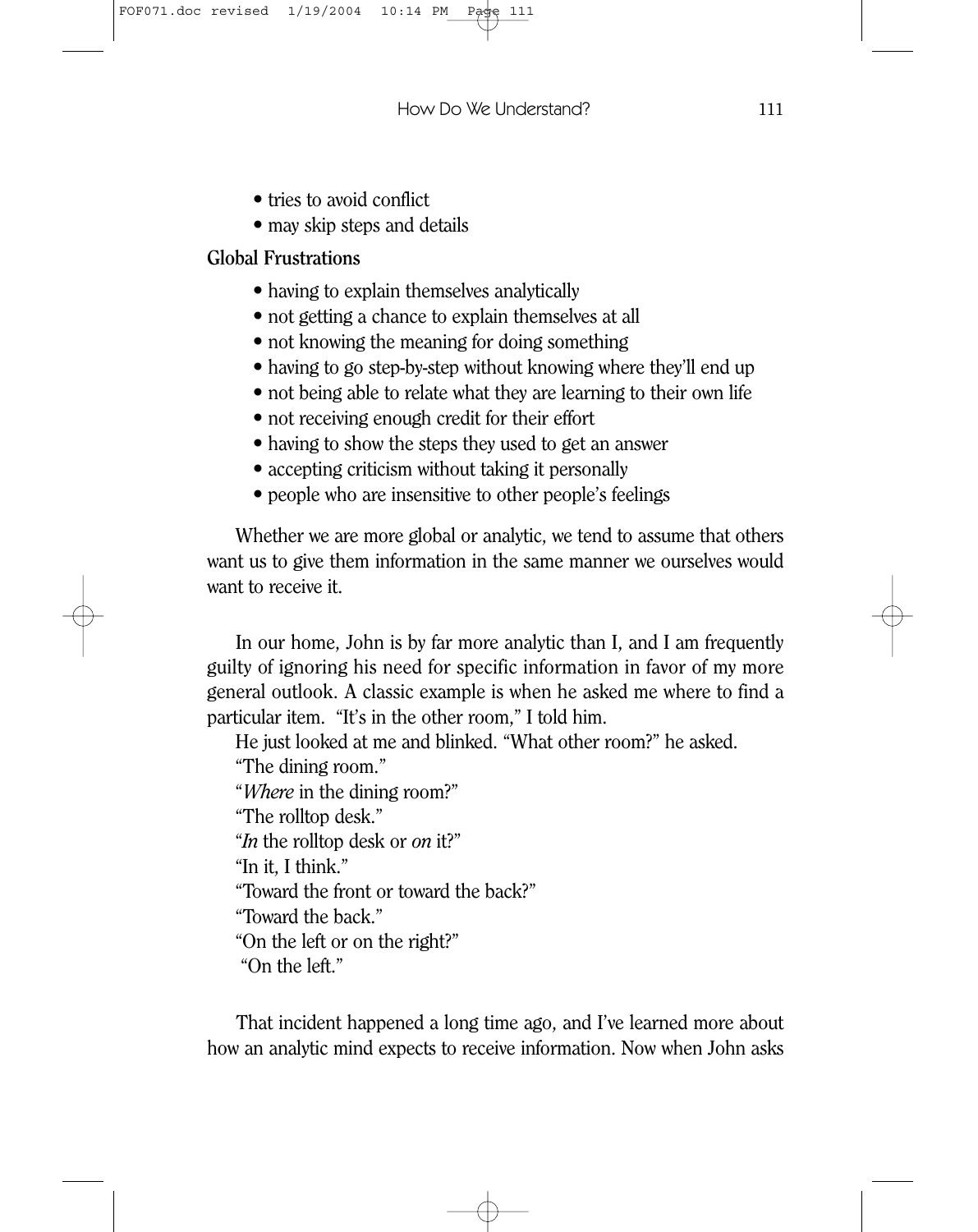me where something is, I pause for a moment. Then I say something like, "It's in the kitchen in the cupboard to the left of the stove on the middle shelf toward the back on the right." He looks at me with a grateful smile and says, "Thank you for being so specific!"

Now I may not actually know where the item is, but I know it's close to the place I said. I have discovered that if I start out with very specific information, John doesn't mind continuing the search!

Since the Witkin model deals specifically with how we understand information, let's take a look at the differences between global and analytic learners when it comes to study skills.

## PAYING ATTENTION

Your naturally dominant learning style affects how you listen, what you pay attention to, and what you remember.

When more global learners first hear new information, they take it in by listening for the "gist" of what's being said. They can quickly get the main idea or topic and may even find themselves getting ahead of the speaker. Because it is not natural for them to listen for specific details, it may sometimes appear that they haven't been paying attention at all. But they have been getting general impressions and an overall idea of what is being said. Unless more global learners consciously train themselves to listen for details, they may miss significant parts of assignments or lectures.

One mother asked her very global young daughter, "What did you do in school today?"

The daughter replied enthusiastically, "Oh, Mom, it was fun! We studied fractions. And the teacher drew a pizza, then it was a Mercedes sign, and then we all *ate* the pizza!"

Mom asked pleasantly, "Do you have any homework?"

Her daughter looked surprised. "Homework? I don't think so. I didn't hear the teacher say anything about homework."

This global child was so busy *experiencing* the class that little or no thought was given to a specific or bothersome detail like homework.

Let's look at the more analytic learner. When analytics first hear new information, they are usually listening for specific details. Later they may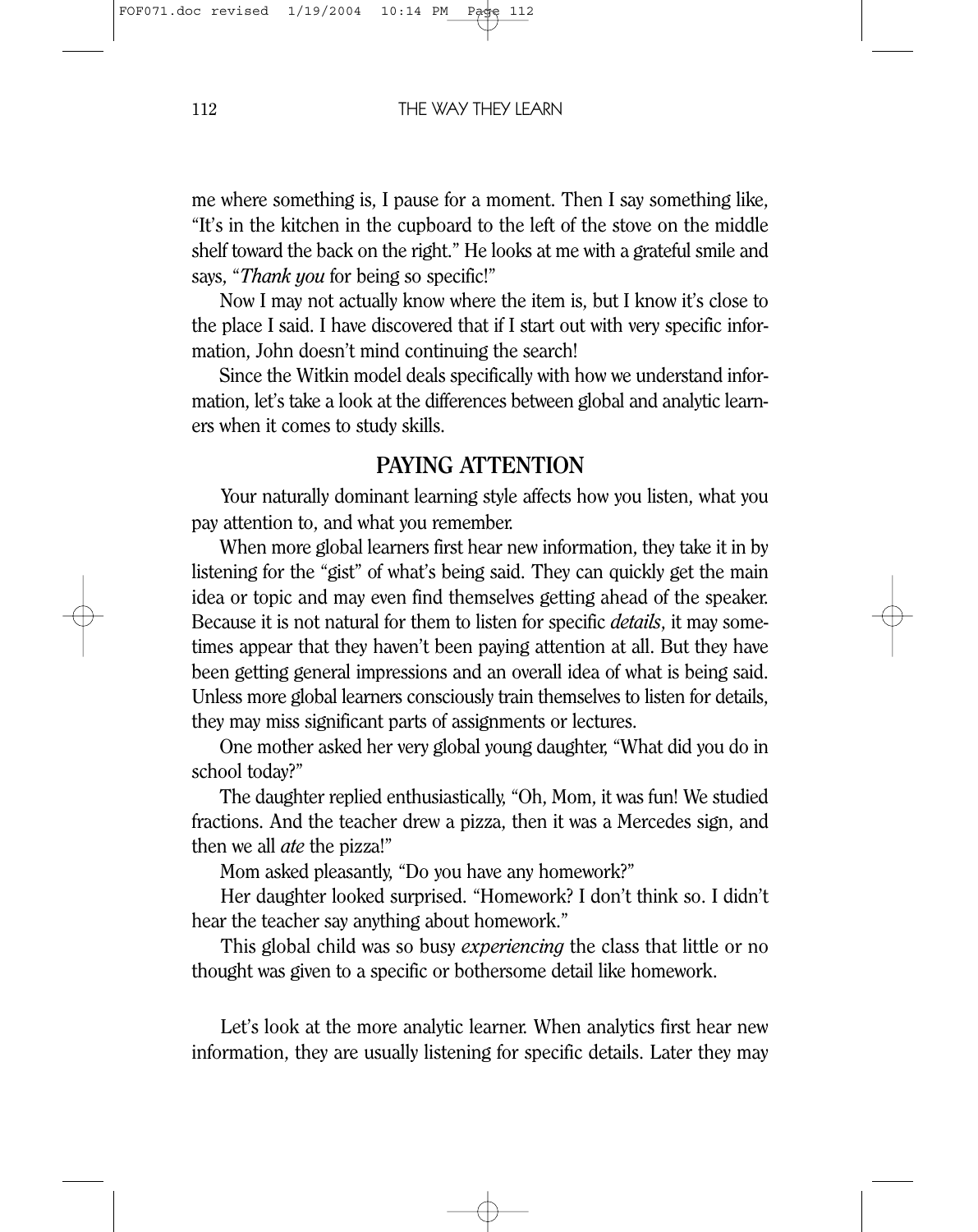even be able to remember the exact words the speaker said. Since analytics naturally tune in to details, it's sometimes difficult for them to identify the overall concept the details are describing. For example, an analytic learner may be able to relate all the facts of a story just read but may not be able to explain the theme. The analytic must consciously stretch himself to see and understand the bigger picture.

# FOLLOWING DIRECTIONS

The differences between the dominantly global and the dominantly analytic style are especially noticeable when it comes to listening and following directions. For example, when a parent or teacher gives directions, the analytic learner listens carefully, then wants to begin without further interruptions. The global learner may also listen to the directions, but he may frequently ask that the directions be repeated. The global was listening for what is supposed to be done, not necessarily how to do it. In addition, he is often distracted by wondering what wasn't said.

In a recent teaching strategies class, I divided the teachers into two groups—globals and analytics. Both groups were to design a lesson plan that would effectively teach extremely global students about Einstein's Special Theory of Relativity. Since some of the teachers were fuzzy about the theory, a physics teacher gave a quick 10-minute overview of it.

After the analytics had shared their detailed and comprehensive lesson plans, the globals got up to share theirs. They seemed a bit sheepish. The spokesperson said, "We have to admit we didn't really hear the explanation of the theory. While the physics teacher was explaining it, we kept thinking things like: How did Einstein think of this? Where was his laboratory—in his garage? Was Einstein married? How did he find something that would go so fast? By the time we had worked through those questions in our minds and had tuned in to what the speaker was saying, he was finished talking. We all had the sinking feeling that we were going to look dumb . . . again."

Analytic learners who are listening for details may become particularly frustrated if instructions are repeated. They are already focused on the task and do not want to have to again listen to something they already know. On the other hand, if globals are told there will be no repetition of the instructions and they have to get it the first time, they become particularly stressed because they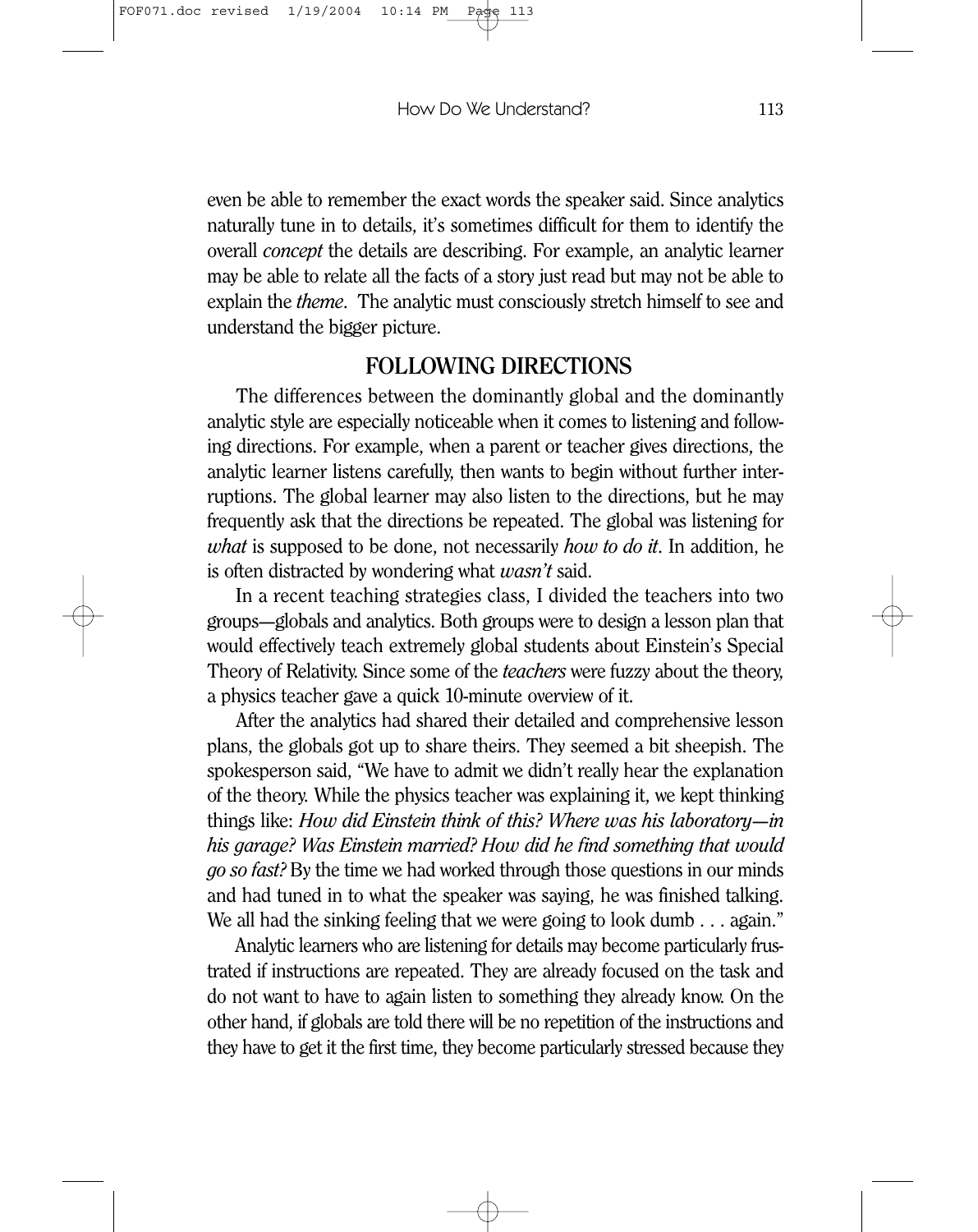know they probably won't be able to listen for everything at once.

How do you as a parent or teacher meet the needs of both analytic and global learners? Although there are no simple answers, if you make the general purpose clear before giving the specifics, you can often give directions without repetition. First tell us what we're going to do, then tell us how we're going to do it. For example, you may say something like, "We are going to study three major causes of the Civil War. You will need to identify two specific examples for each cause we discuss. Now, let me tell you where you can find these examples."

In some cases, if the process or concept being taught is complex, you simply have to encourage the analytics to have more tolerance for the globals. After all, if the globals didn't understand it the first time and the teacher doesn't repeat it, chances are it will be the analytic students next to these globals who will have to clarify what was said!

## ORGANIZATION AND TIME MANAGEMENT

If you were speculating about the kind of learning style a person who teaches time management classes might be, which do you think it would be? You're right! Analytics! And who do you suppose *takes* these time management classes? Right again! Globals! Although both styles can be successfully organized, they usually have very different views of how organization and time management look. Is it any wonder that the standard methods employed in classrooms and at work so often don't work?

An extremely analytic English teacher insisted her high school students keep their papers in a three-ring binder under specific categories. Although most students complied, one boy, a true *global*, refused to bring a notebook with him every day. He always wore a military fatigue jacket with multiple pockets and was prepared with pens and paper. Finally, out of frustration with noncompliance, the teacher decided to do something about it.

One day, she stopped her students on the way out of class and told them they must all leave their notebooks on their desks. She would look at them that night and grade them according to whether all the papers were there and filed in the proper categories.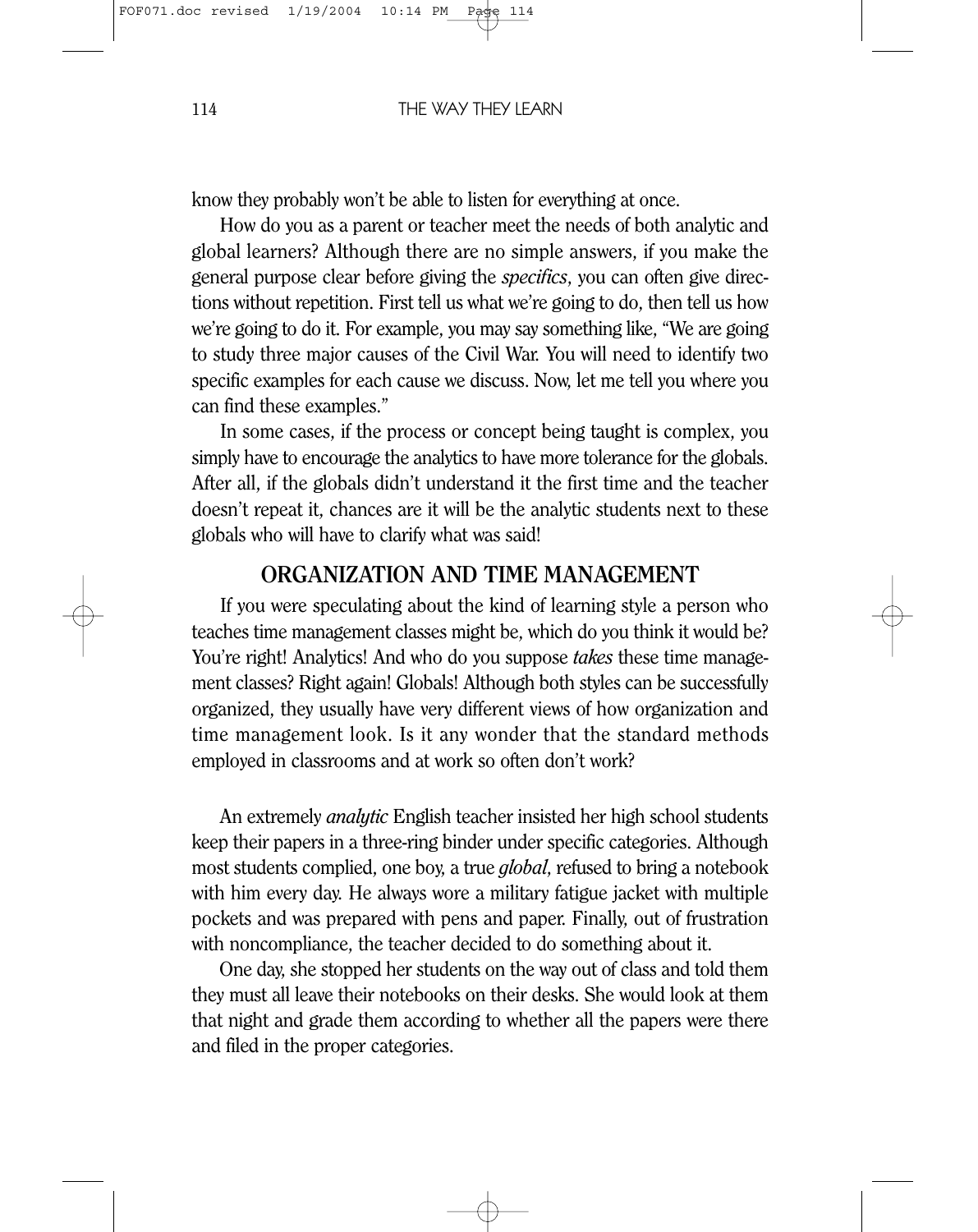As each student placed a notebook on the desk, this particular boy shrugged off his coat, hung it on the back of his chair, and left. With a sinking feeling, the teacher checked the coat. Sure enough, each pocket was a category, and there wasn't a single paper missing!

It often makes the most sense to analytics to have a place for everything and everything in its place. Globals usually consider themselves organized if they are able to find something when they need it, even if they have to rummage through a whole pile of stuff to get it. Even though globals may not appear to be organized, you may be surprised at how quickly they can locate what they need.

Because the traditional school system is very analytically structured, the analytic learner's approach to managing time and materials fits and is greatly valued. The more global learners may struggle with organizing notebooks and materials enough to meet the grading requirements of a more analytic teacher. A global learning style often does not fit the traditional analytic school structure.

If you are the parent of a global child who seems to be constantly disorganized, try to help him understand the need to be organized. If the purpose of being organized is to be able to locate papers and materials later, your child needs to make sure his system (even if it looks pretty messy and disorganized to you) helps him do that. A good test is whether he can find any paper he needs in 60 seconds or less. If he can, obviously his system works, no matter how it looks. If he can't, his system needs to be improved.

When it comes to improving areas of time management and organization, globals and analytics struggle with different kinds of problems. On the following pages, you will find some of the most consistent areas of frustration for both styles and practical ways for dealing with those frustrations.

# THE DOMINANT ANALYTIC

It's hard to work with interruptions. Because the natural bent of the dominant analytic mind is to learn by thinking about one thing at a time, it is very disruptive to his concentration to be focused on a concept or an idea, and then suddenly to have to think about something else. Consequently, the analytic is often much better off studying or working alone, then joining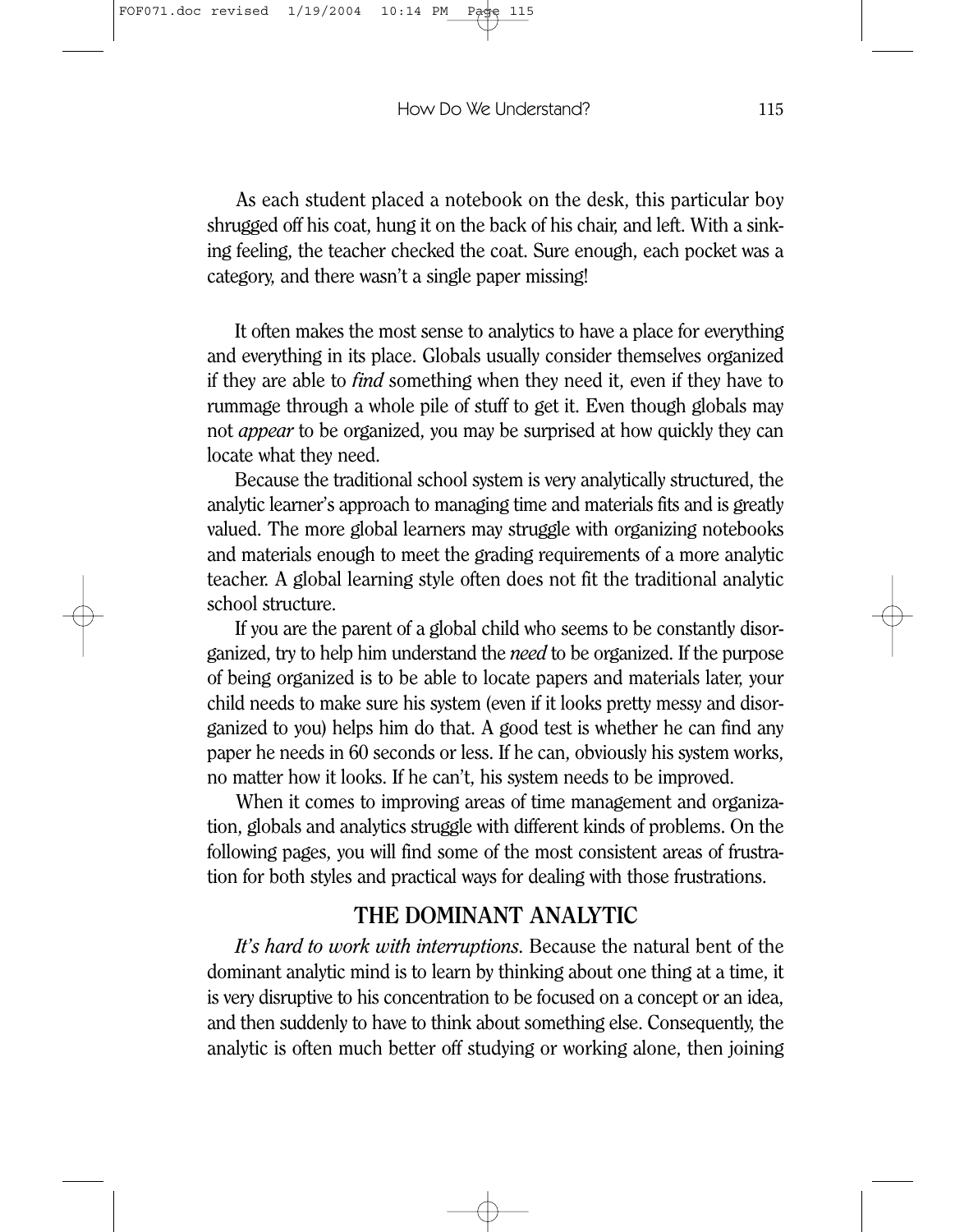others for a social time after his work is done. If you, as a parent or teacher, think of something for the analytic to do or something you need to tell him before he finishes his current task, don't break his concentration by interrupting. Write it down and talk with him when he's finished.

There are too many places to organize at once. The dominant analytic is almost always more efficient when tasks or assignments can be divided into categories or pieces. For him, there is a much greater sense of accomplishment when he can make a big difference in a small place than when he is just barely making a small difference in a big place.

Just before our wedding several years ago, my global nature was running wild with random thoughts and last-minute tasks. I kept mentioning things to John, my analytic bridegroom. I'd say, "Don't forget you promised to mow the lawn before your mother arrives," and "Did you call that man about the contract negotiation?" and "Will you pick up the rings while you're in North Seattle?" Finally, John said, "Cindy, just make me a list." Well, I sat down and wrote out a beautiful "to do" list. I printed every item neatly, numbered each one, and put a space in front of each number so he could check it off after he had accomplished the task. I proudly presented my list, and John politely thanked me. A few minutes later as I walked through the dining room, I saw John sitting at the table recopying my list! "What's wrong with my list?" I asked.

He held up the piece of paper he was using to recopy the original list. The paper was neatly divided into four categories: "Personal," "Wedding," "Business," and "Miscellaneous." "You have everything clumped together on the same list," he replied a little incredulously. "You shouldn't have put contract negotiation (a necessary business task) and mowing the lawn ( a nice thing to get done if there's time) on the same nonspecific list!" Once he had sorted my list, he began to work in earnest on accomplishing the tasks.

There needs to be some sort of system. The dominant analytic works best when there is a definite and consistent method of doing things, especially if he can create the system himself. Keeping a daily schedule and/or lists of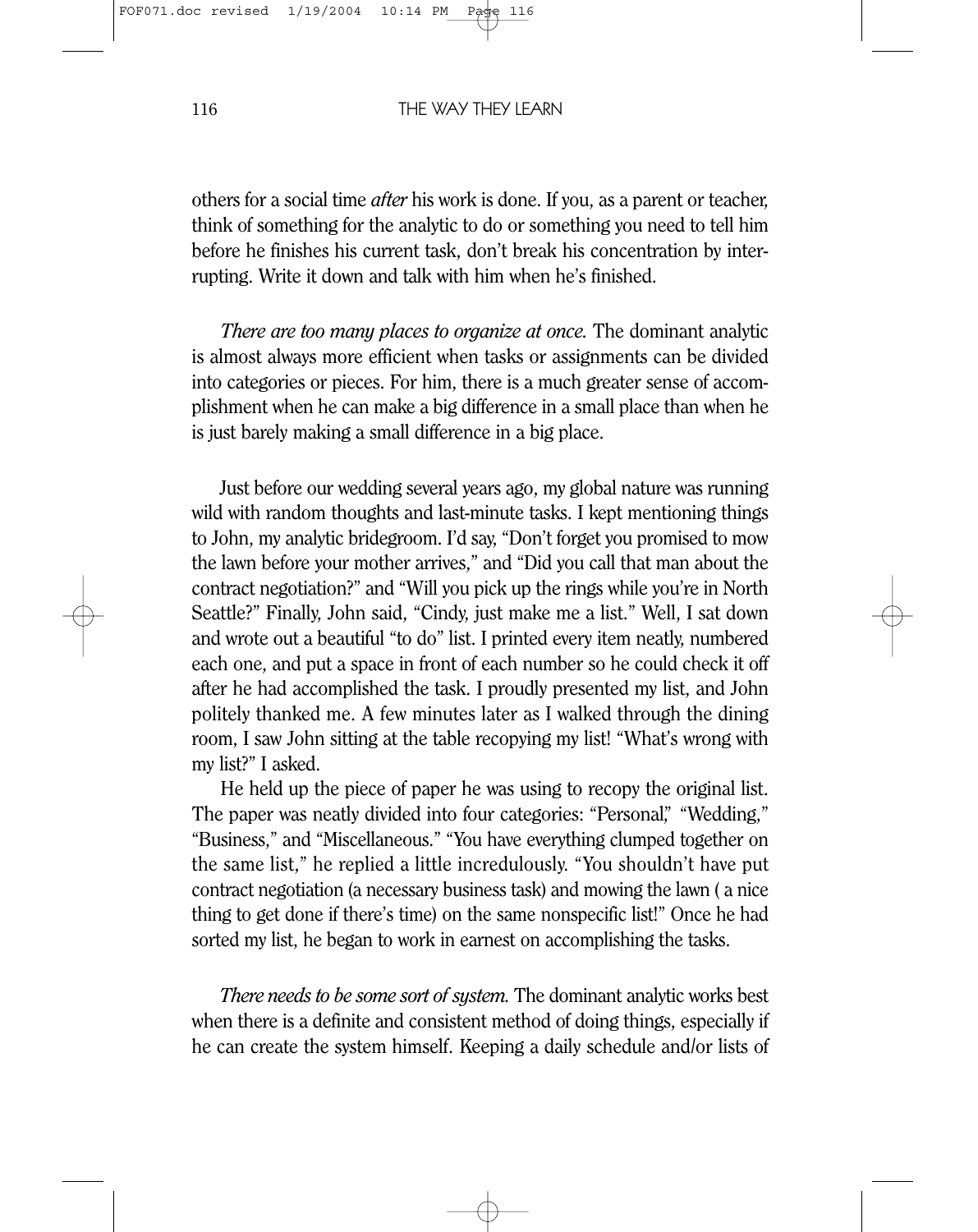things to do often helps the analytic keep a sense of structure and predictability. Analytics are usually most comfortable when they can set and meet specific goals, preferably on a daily basis.

# THE DOMINANT GLOBAL

It's easier to get an organizational system than to keep it. Dominant globals often have what could be called a "pile and bulldoze" system of organizing papers and materials. They start out with all the best intentions of filing things away, but after they find and use something, they frequently toss it into a to-be-filed box, intending to put it where it belongs later. Before they know it, there is a huge pile of papers that practically needs to be bulldozed. A helpful tip is to simplify the system as much as possible so it will be easy for them to put things back. Big baskets or colorful files that hold very general categories of things will encourage at least getting papers back in the right area.

Once in awhile, even globals can become overwhelmed with lack of order. When I finally get to the point of actually cleaning and organizing my office, the first thing I do is take a trip to the store. I have a wonderful time shopping among the colored baskets, plastic drawers, and portable filing systems. When I get back to the office with my bounty, I'm usually out of the mood to organize, and I happily go back to work—in the chaos.

It's too easy to become distracted. The dominantly global mind seems to be going in many directions almost all the time. Just as the global is focused on one task, something else comes up that also has to be taken care of, and instead of finishing the first task, the global begins on the new one and works until something *else* distracts him from the previous task. One of the best ways to overcome this tendency to become distracted is to work with another person. You can promise to help each other finish one thing before going on to another. It's surprising how much easier it is to concentrate when someone else is working with you!

"I'll do it" doesn't always mean "I'll do it now." Often dominantly global students have the very best of intentions, but don't always follow through quickly enough for parents or teachers who have asked them to accomplish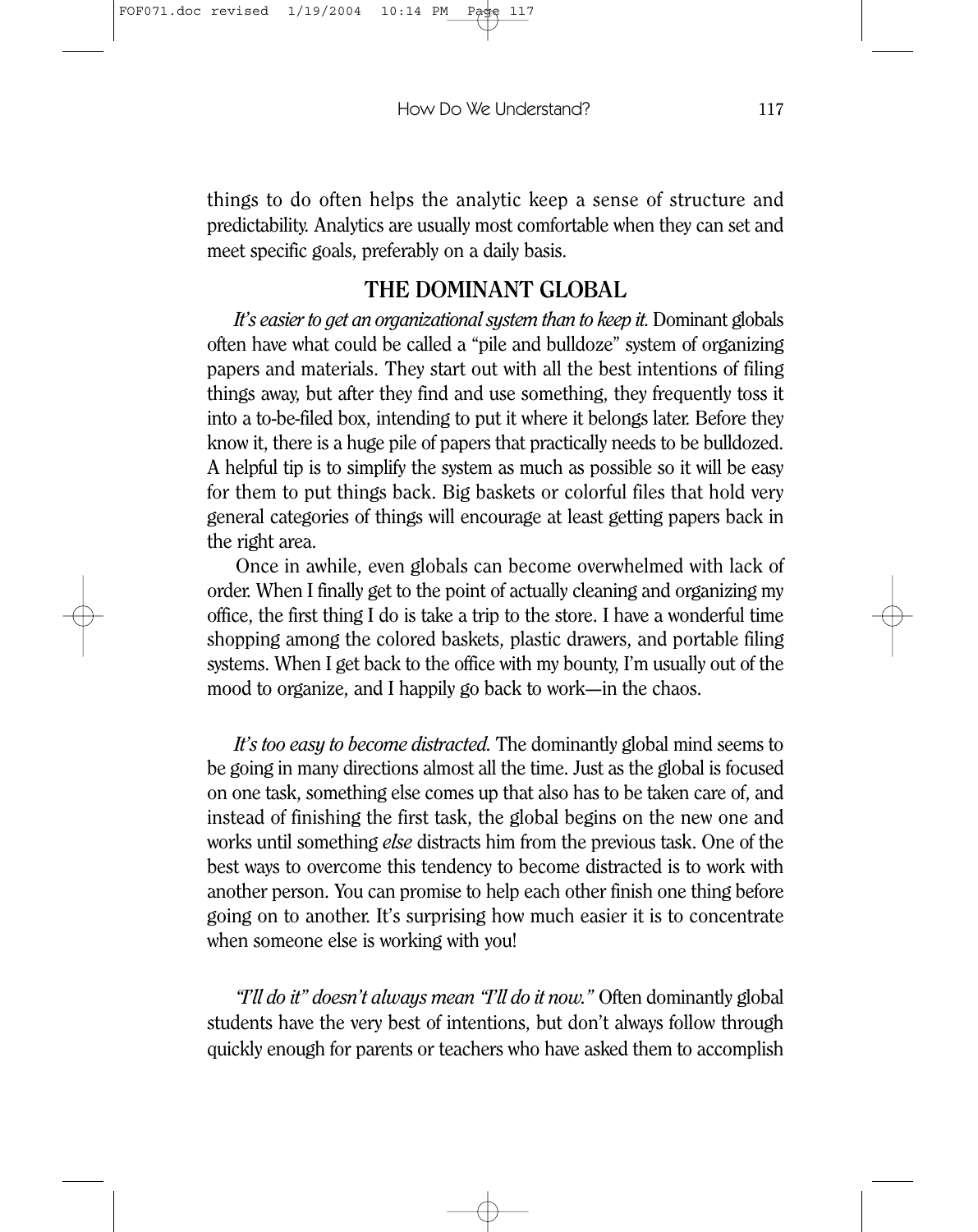a task. Procrastination is a real temptation for globals, and it can cause a lot of conflict with the analytics in their lives. If you want the global to do something now, try offering to work with him at least to get him started. For example, as a global, I often just need a "jump-start." If you will work alongside me even for a few minutes, the chances are very good that I will go ahead and complete the task.

# GETTING THE BEST OF THE TEST

Although neither learning style necessarily likes tests, dominantly analytic students don't seem to feel as threatened or nervous about them as the more global students are. Dominantly global students usually take tests much more personally than their analytic classmates. Globals often believe that the teacher is out to trick them or make them feel dumb. To them the whole testing situation feels stiff and formal, and sometimes they do poorly on a test because they literally "psyche" themselves into failing.

Dominant analytic students, on the other hand, seem to approach tests with more confidence. Because the analytic nature automatically breaks down information into component parts, the analytic student has an easier time dividing a test into manageable pieces. If the analytic dreads a test, it's usually because he is not prepared and not because he feels the teacher is out to get him.

One of the biggest frustrations for globals is that they understand the whole concept but struggle with the specific and objective testing techniques that seem to suit analytics perfectly. If globals can gain more confidence in nitty-gritty test-taking skills, they will find they are much smarter than their test scores show.

Both my sister Sandee and I are global. We were talking to a physics teacher when Sandee brought up an interesting question. "If a microwave oven can make things hot fast, why can't they invent something that would make things cold fast?" The teacher smiled indulgently and stated that it was against the laws of physics. He then patiently defined and explained the law. When he finished, Sandee echoed the question on my mind. "OK, but if a microwave oven can make things hot fast . . ." His definition had just sped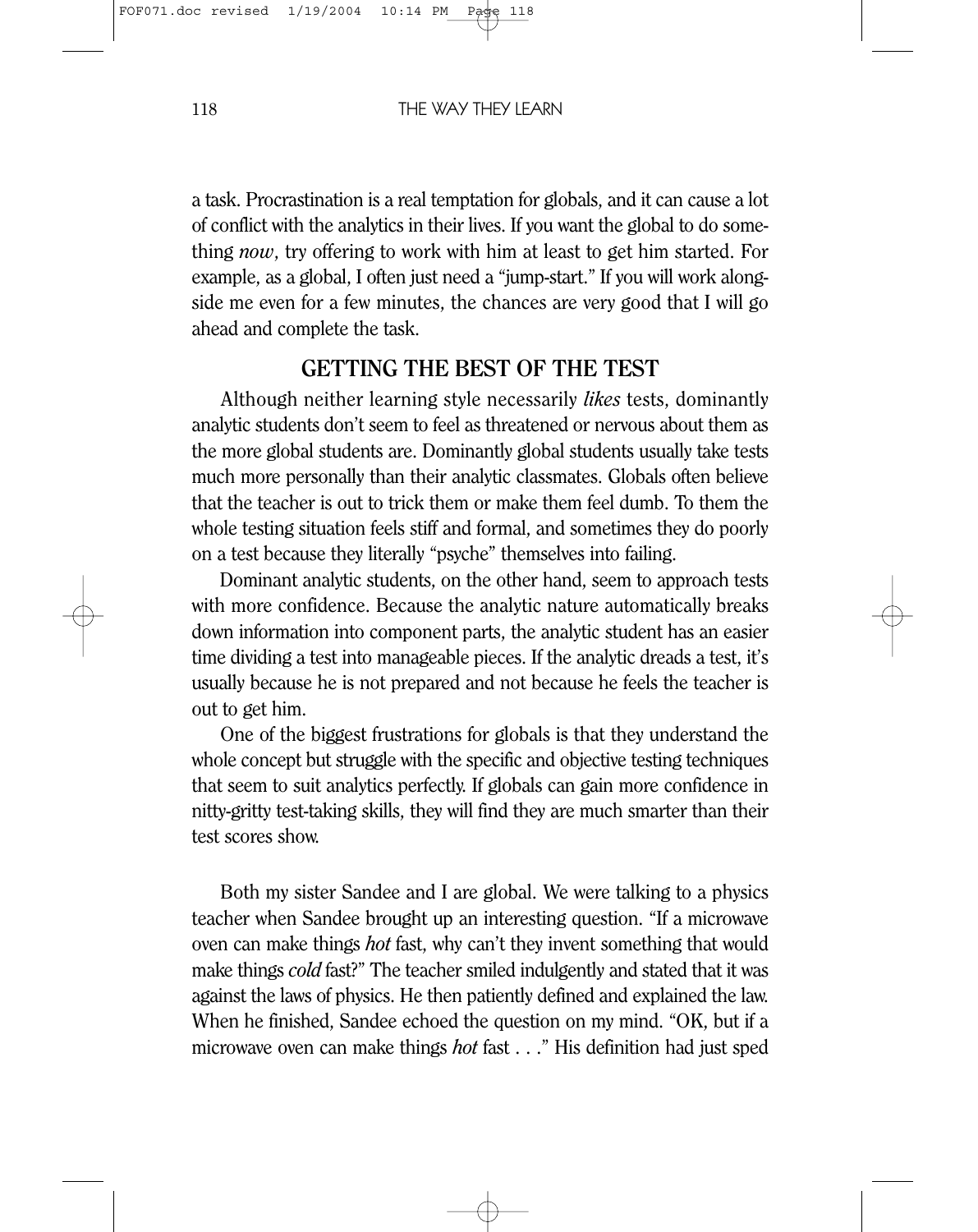over the top of our heads!

My husband, who is a great interpreter in such matters, stepped in. "It's like this," he explained. "Suppose you had 1,000 ping-pong balls in a net, and the net was tied to the ceiling. If you released the net, the ping-pong balls would quickly spread all over the room. That's the concept behind the microwave. In order to *reverse* the process, you'd have to gather up all the ping-pong balls, put them back in the net, and reattach it to the ceiling."

Got it. I still couldn't tell you what the law is called or take a test on it to save my life, but I understand the concept of how it works. Unfortunately for us globals, we rarely get credit in school for understanding a global concept if we can't pass a test on the analytic details.

I recently asked several groups of teenage students to give me some testtaking tips. Although the analytic groups began serious consideration right away, the globals first listed items like "Lose a contact so you can't take the test," "Stage a fire drill," and "Get a paper cut and bleed on the test so your teacher will feel sorry for you."

After some discussion, the analytic and global students who have successfully coped with all sorts of tests shared some of their secrets. It won't be hard to see the difference between these two lists!

## Test Tips from Dominant Analytic Students

- Scan the test quickly to see how many essay, multiple choice, and truefalse questions you'll have to answer. Then divide your time according to how long you have to take the test.
- Do the easy questions first; skip the ones that look hard or complex and come back to them later.
- Keep your desk or work area completely clear of clutter; it will help you concentrate during the test.
- Always have an extra pen or pencil during the test.

## Test Tips from Dominant Global Students

- Dress comfortably the day of the test.
- Eat something before the test so you won't feel hungry.
- After you have studied for the test, get together with a small group of classmates and review by testing each other.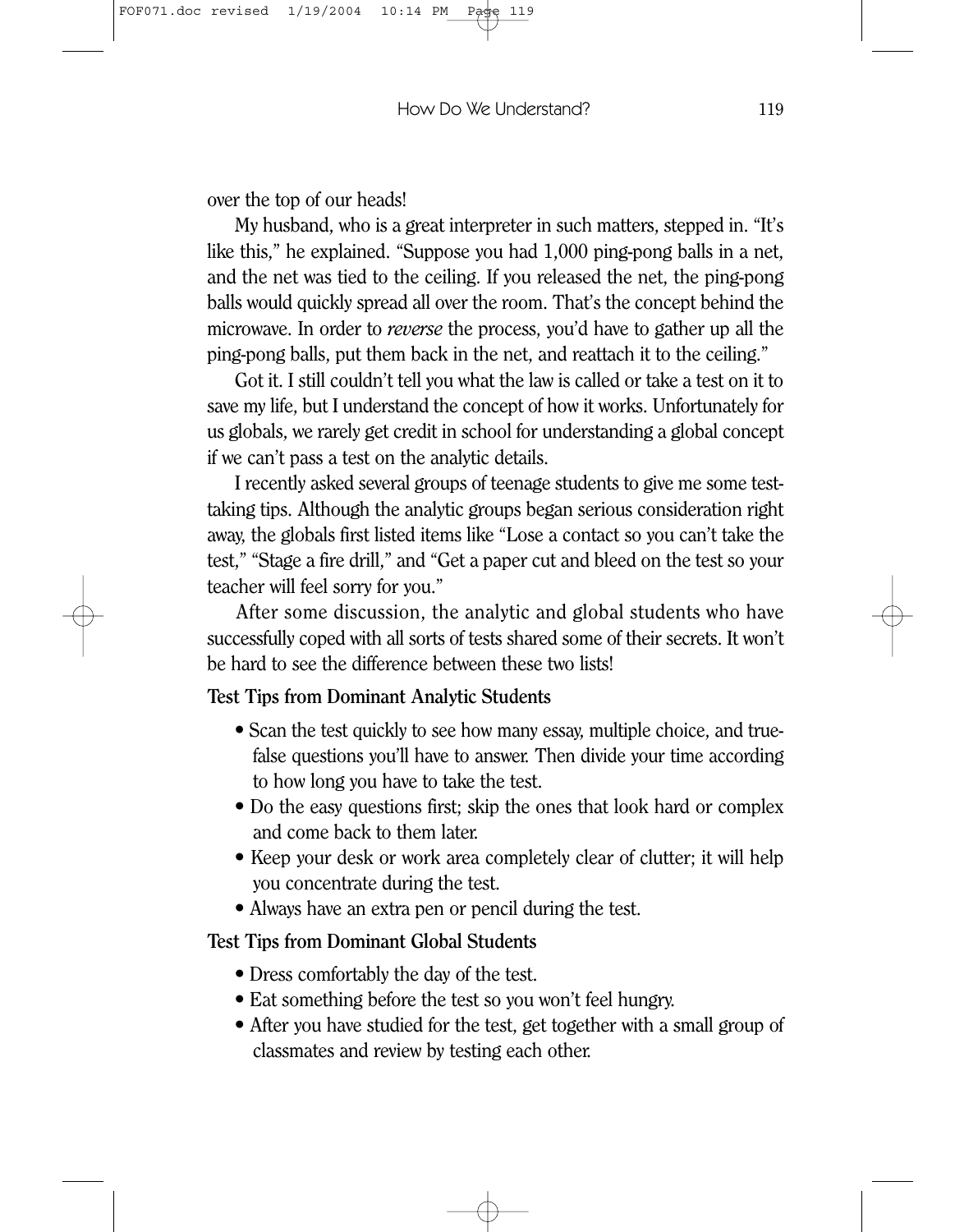• Don't come to class too early the day of a test or you may get confused by all the last-minute cramming.

During a short presentation at a youth conference, I noticed a seventhgrade girl listening intently and enthusiastically to everything I said about learning styles and study skills. When the session was over, she bolted out the door and I heard her yell to her friend, "Hey, Stacy! I'm not dumb—I'm global!"

# FIGURING OUT TEACHERS

No teacher is going to be *just* global or *just* analytic. But it is often helpful for students to look at certain teacher behaviors and preferences. It may help them understand why they are experiencing frustration in those teachers' classrooms.

Parents and students might think it would be best for the teacher and student to have the same dominant learning style. However, this is not necessarily the case. Sometimes, the best situation is for a more global student to be in an analytic teacher's classroom. The analytic teacher can give the global student much-needed structure; and sometimes an analytic student does best in a global teacher's classroom because, there, he can get the big picture rather than just focusing on details.

Since most teachers will be a *mix* of global and analytic behaviors and preferences, it is important to recognize which learning style demands the teacher is making of his students. Understanding what the teacher expects from students is more important than trying to figure out the teacher's dominant style. To help you identify which learning style your child's teacher demands, here are five basic areas where the global or analytic expectations are evident.

#### Classroom Environment

You can often determine whether a teacher is more global or more analytic just by looking at his classroom. A global teacher may have a classroom that is designed to look like a home away from home. There are posters, plants, rugs, and couches. To the analytic that may look like a whole lot of junk. But to the global, it's "atmosphere."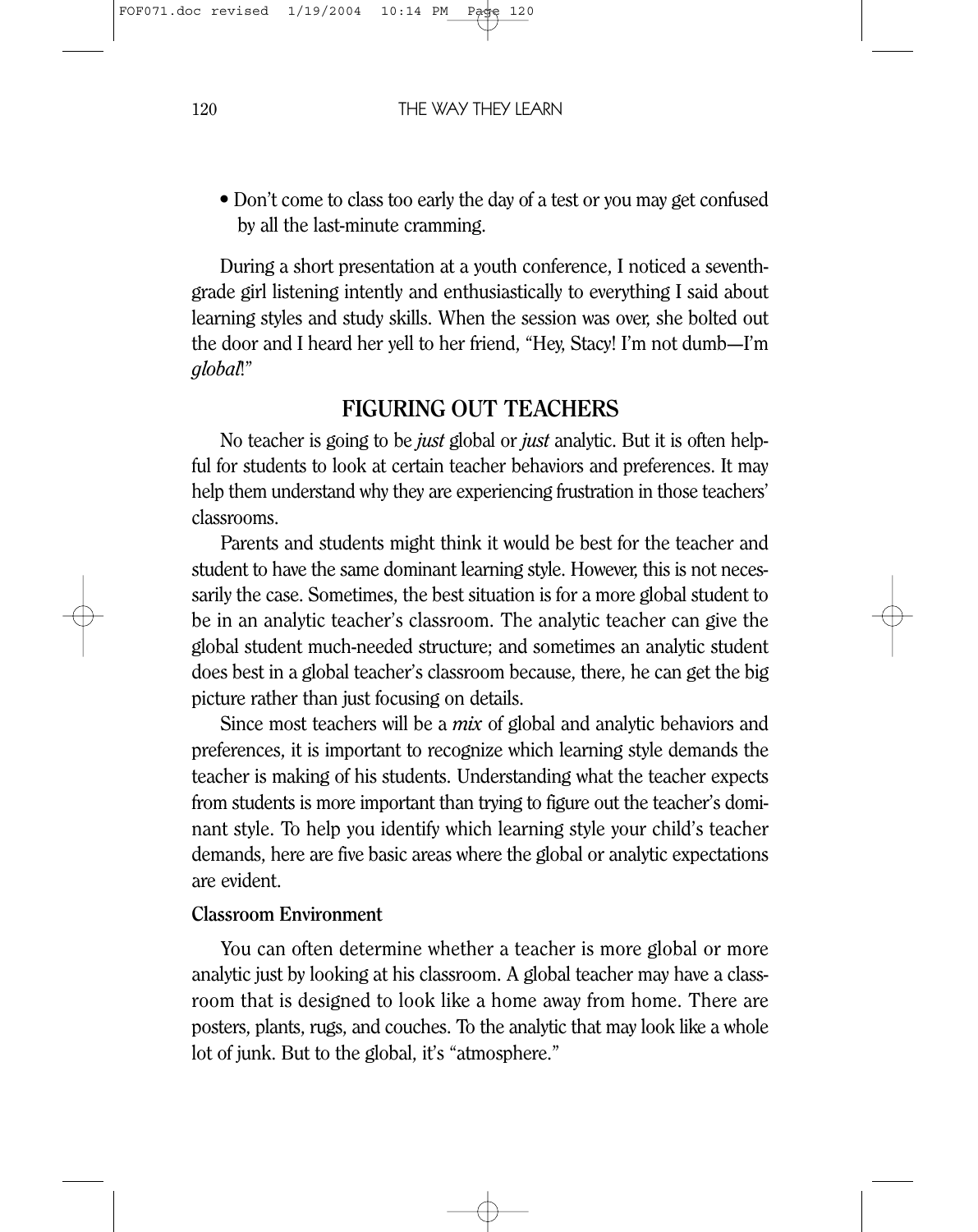An analytic teacher's room may look pretty bare by contrast. When you walk into the analytic teacher's classroom, you may find fire drill instructions, daily announcements, and charts and graphs relevant to the day's lesson. Anything else would be considered a distraction. Analytic teachers often keep their classrooms as clean and organized as possible so that the student can concentrate on learning and not the environment.

During a summer class for teachers, one analytic teacher admitted that she was completely prepared for the next fall. She had, in fact, layered her bulletin board so that each month would already be posted. She was soundly "booed" by the globals!

#### Classroom Organization

Teachers with a strong analytic style will almost always have a set of classroom rules printed and distributed to students at the beginning of the year. The rules, as well as the consequences, are stated specifically so there won't be any confusion.

More global teachers will simply have one or two general classroom rules. For example, "Be kind and courteous to everyone" or "Respect others." Then, when other situations come up requiring the application of specific rules, a global teacher simply handles the problems on a case-bycase basis.

#### Attitude Toward Students

Global teachers place a high priority on self-esteem and will even teach lessons on self-esteem before they teach their subject matter. The global teacher is convinced that students cannot be successful unless they first have confidence in themselves.

Now, analytic teachers *also* believe that self-esteem is important, but they believe that you achieve self-esteem by experiencing success. So dominantly analytic teachers may set high standards and may seem to be hard on their students because they want the student to succeed in order to gain self-esteem.

Sometimes it's hard for global students to feel that an analytic teacher cares very much about them. In reality both analytic and global teachers can have equal amounts of compassion, but it is just expressed in different ways.

Suppose an important faculty meeting is scheduled at 3:00 P.M. At 2:55,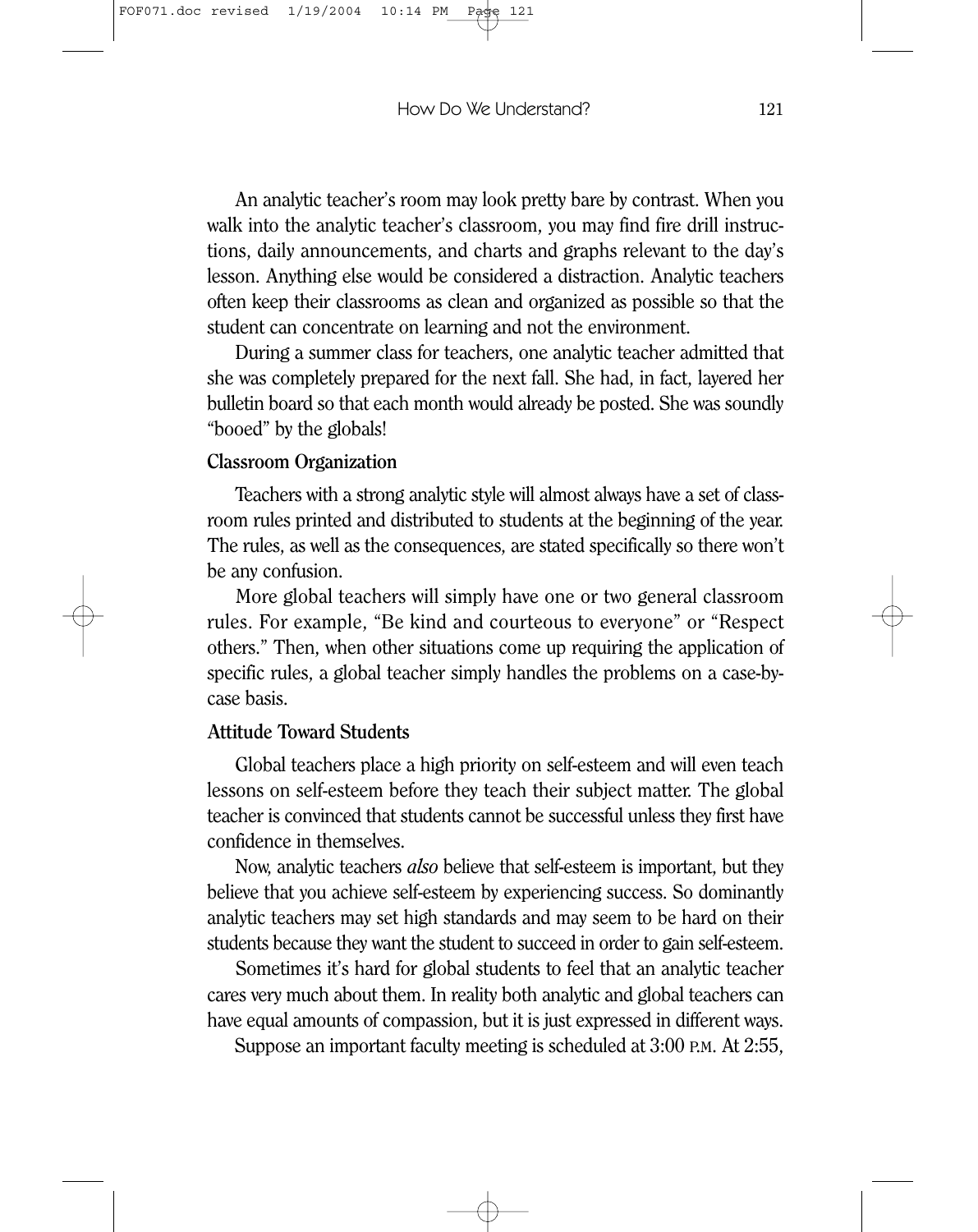an analytic teacher is rounding the corner, headed for the door of the meeting room. A distraught student intercepts him and asks for help. Chances are good that the analytic teacher will pause, calm the student as much as possible, then set a time to meet with the student later, either after the meeting or before school the next morning.

Now, let's say that the same distraught student intercepts a *global* teacher five minutes before the meeting starts. Chances are better than not that the global teacher will never make it to the meeting. Does either teacher care more? No. Both teachers have compassion but each expresses it in a different way.

#### Teaching the Content

When it comes to teaching the content of a lesson, more analytic teachers use a lot of lectures, individual activities, and reading projects. They encourage students to work independently and may sometimes appear almost unfriendly to global students.

A more global teacher tends to use discussion, group activities, and cooperative learning. Since global teachers seek to make the subject matter personally important to every student, they often share personal experiences and expect their students to do the same. This can make an analytic very uncomfortable or impatient.

#### Grading Practices

Analytic teachers almost always have a set grading scale. If 92-100 points is an A and a student gets 91.8 points, an analytic teacher will give the student a B. Dominant analytic teachers often have very specific grading criteria, and the student can count on that teacher to be consistent. Analytic teachers may appear not to give out many compliments, but when that teacher says "good," it may very well be the highest praise you'll receive from him or her!

Global teachers don't like to be very specific with grades. If 92 is an A and a student gets 91.8, the global teacher may say, "Close enough," depending on how hard the teacher believes the student worked. Dominantly global teachers emphasize class participation and may even grade on how often contributions are made to class discussions or group work. Global teachers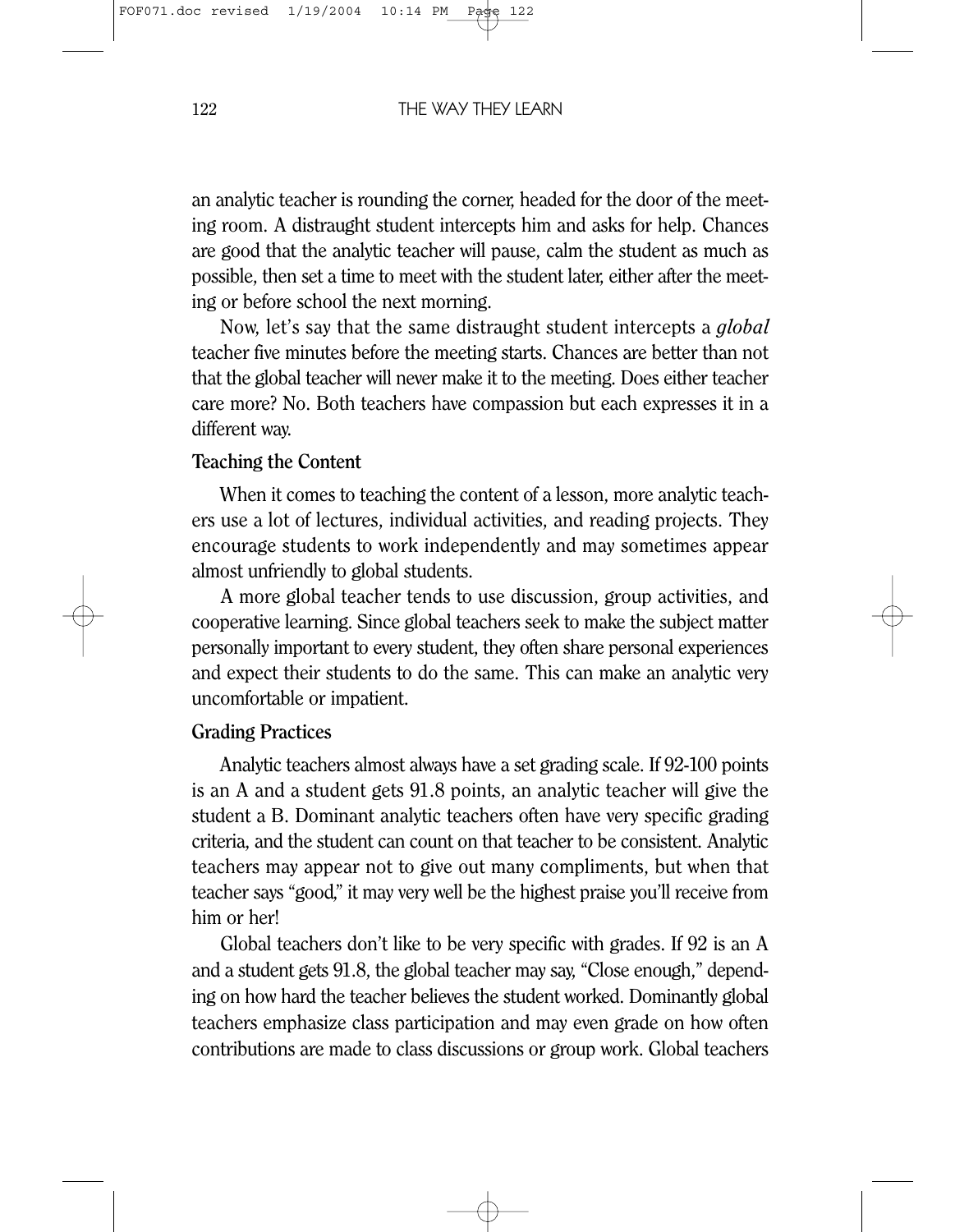will usually give their students a lot of positive feedback, complimenting them on things that may not have anything to do with their classroom work.

Parents and students need to understand that every style of teacher can contribute a great deal to a student's success. The key to achieving success is how well students understand what the teacher is doing or is asking them to do.

We cannot put people in boxes and say everyone is just like everyone else who has the same learning style. We do people a terrible injustice when we categorize them. A CS, an AS, an AR, or a CR may have all of the characteristics we attribute to those categories and yet may be very global, or at the other extreme, very analytic.

This can be confusing and may not seem to fit. We may not think a CS with a global way of thinking is a possibility. But it happens. It is also possible for an AR to have a strong analytic side.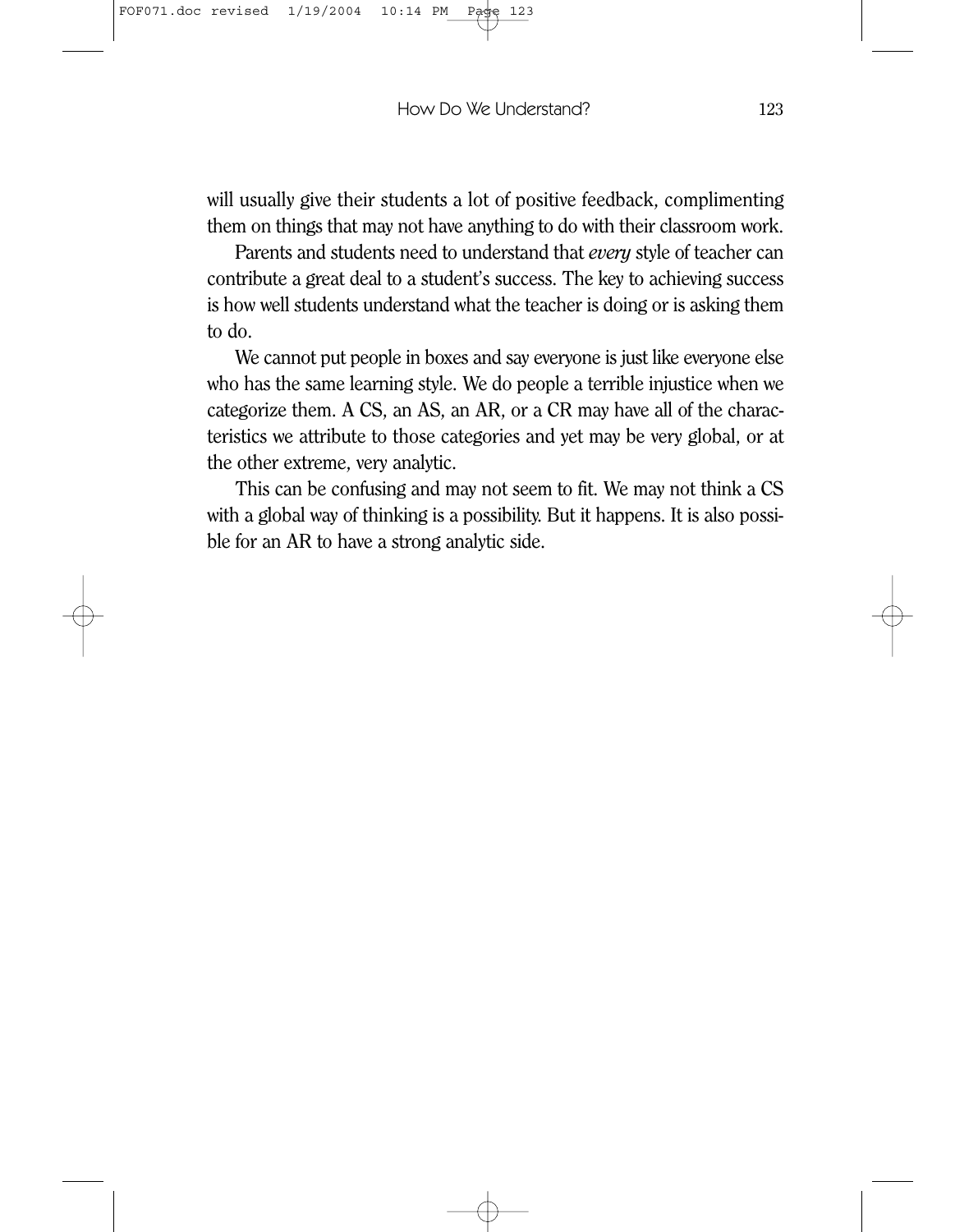Because you are not just a "pure" learning style, add to your picture what you might find in the room that would indicate you are a global or an analytic. Look at our example of a global AR to get some ideas.

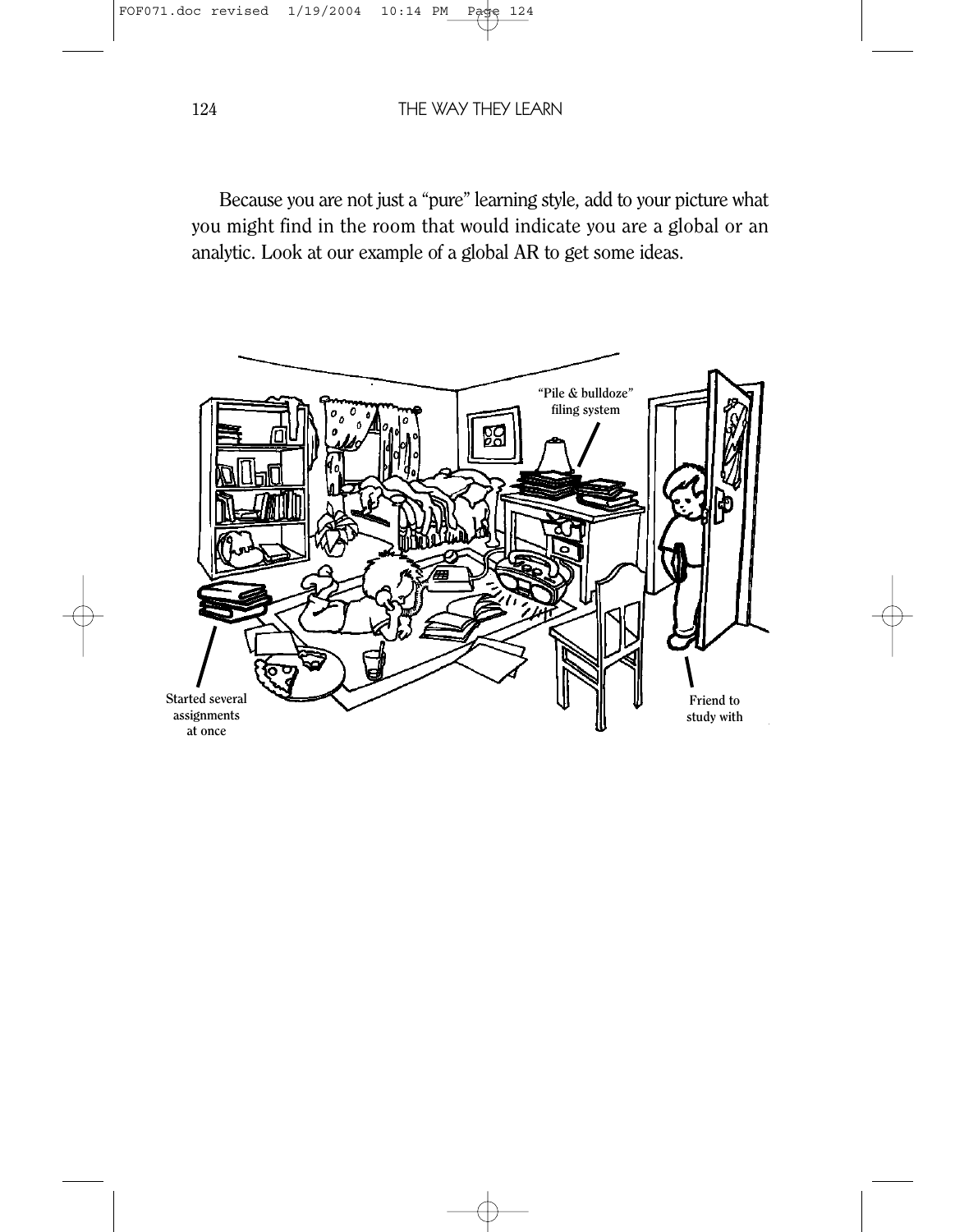# *In a Nutshell*

Understanding information is fundamental to almost everything we do on a day-to-day basis. Knowing if we naturally understand information analytically or globally can help us step outside our dominant style and use a completely different style. Understanding that we can make this switch is especially valuable in an academic setting. It is equally important in the areas of business and communication in general. If I don't understand what you mean, how can I know what you're saying?

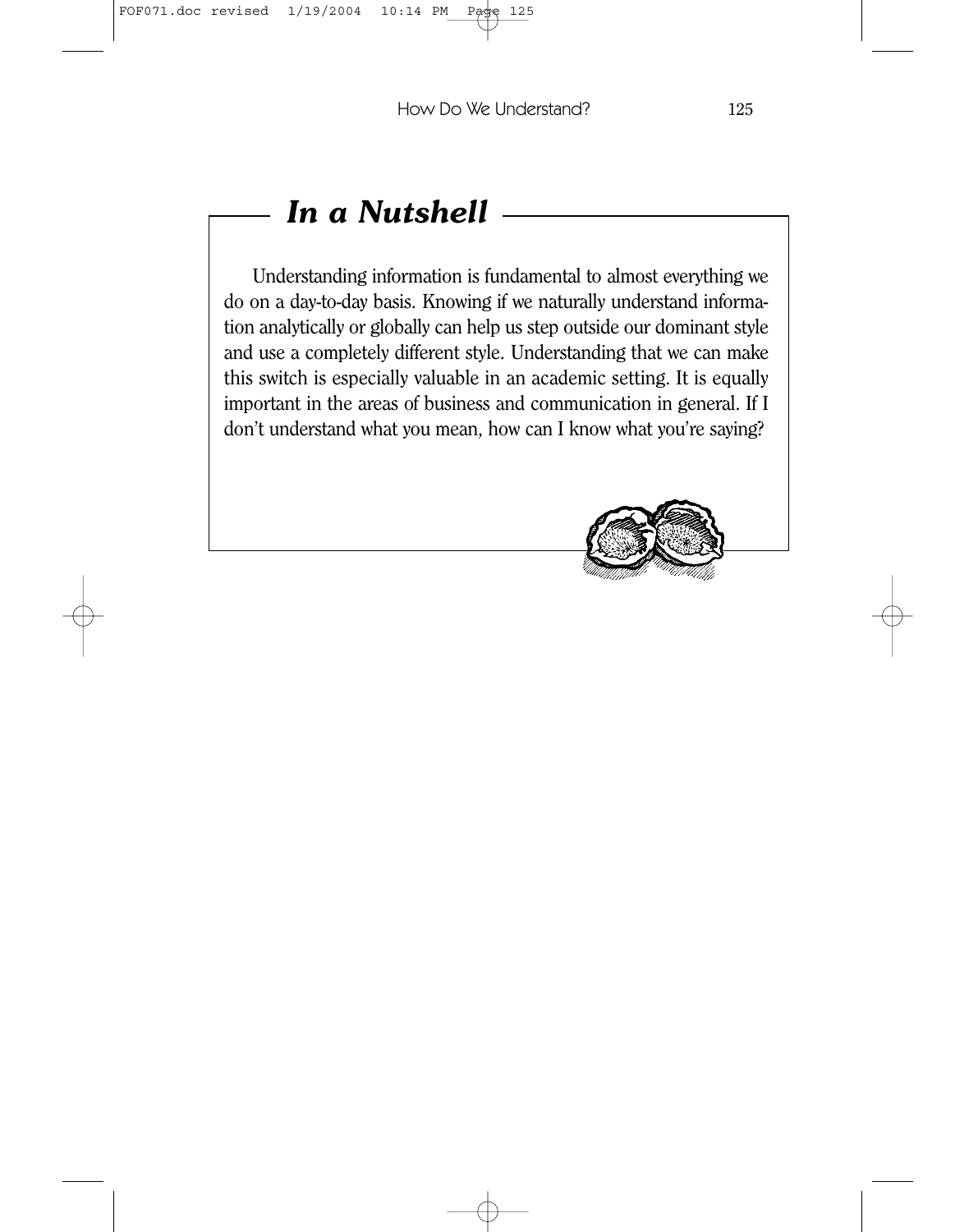

Chapter Twelve

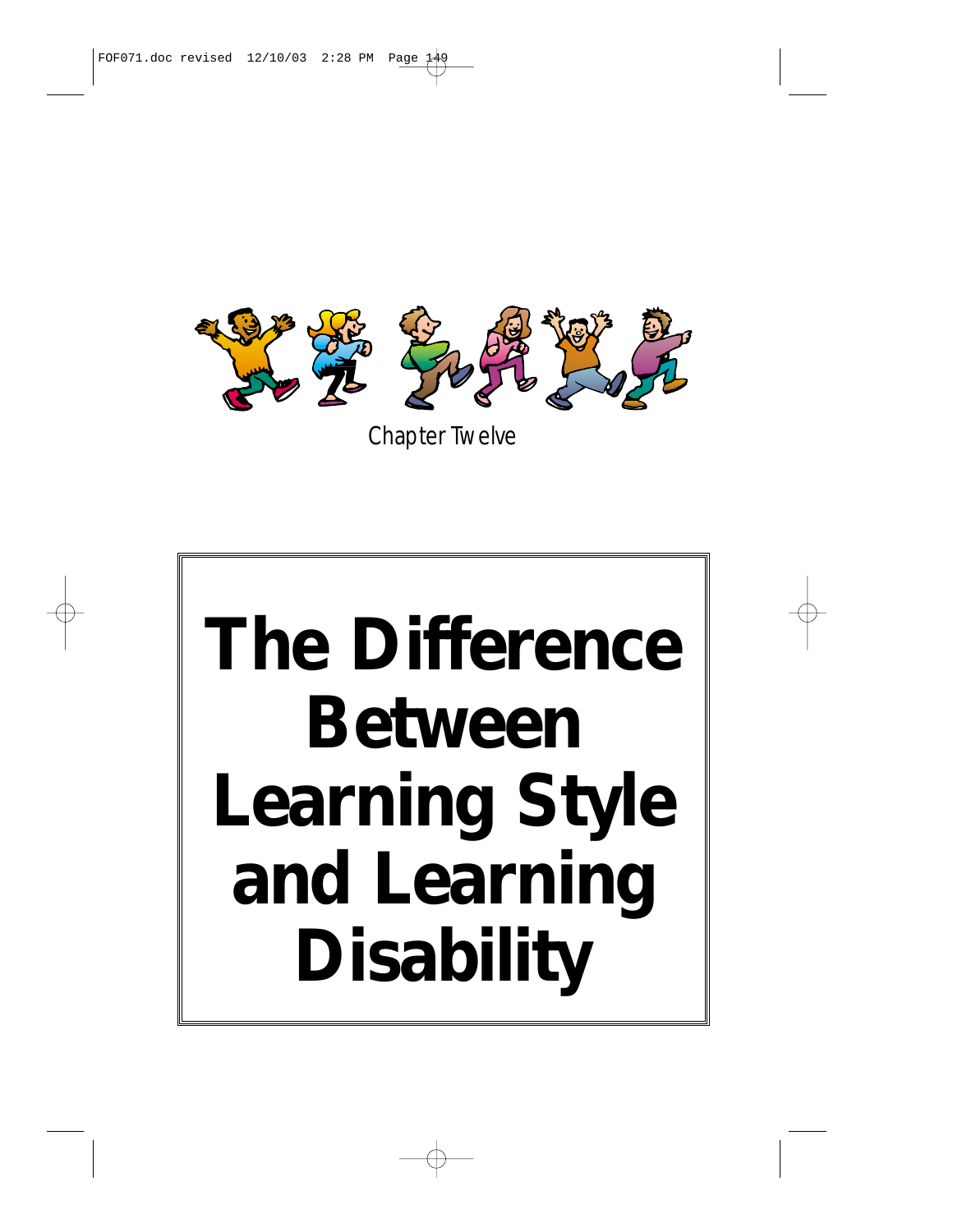

Karen was a lively, mischievous first grader when her teacher and principal began to suggest that her parents have her screened for possible hyperactivity or Attention Deficit Disorder (A.D.D.). Even though Karen was bright and creative, they explained, she simply didn't follow directions. She was often restless and had difficulty staying at a task for more than five minutes at a time. She rarely completed written assignments, and her social interactions with her classmates were frequently immature and moody.

Karen's parents took her to a pediatrician. Subsequently, she went through an intensive screening process to determine whether or not she had a learning disability. The results of the testing led the doctor to conclude that Karen, indeed, had a marginal case of A.D.D. It was recommended that Karen begin a mild dose of medication to control her behavior.

Karen's parents and grandparents were troubled at the prospect of putting their bright, cheerful, six year old on serious and regular medication. They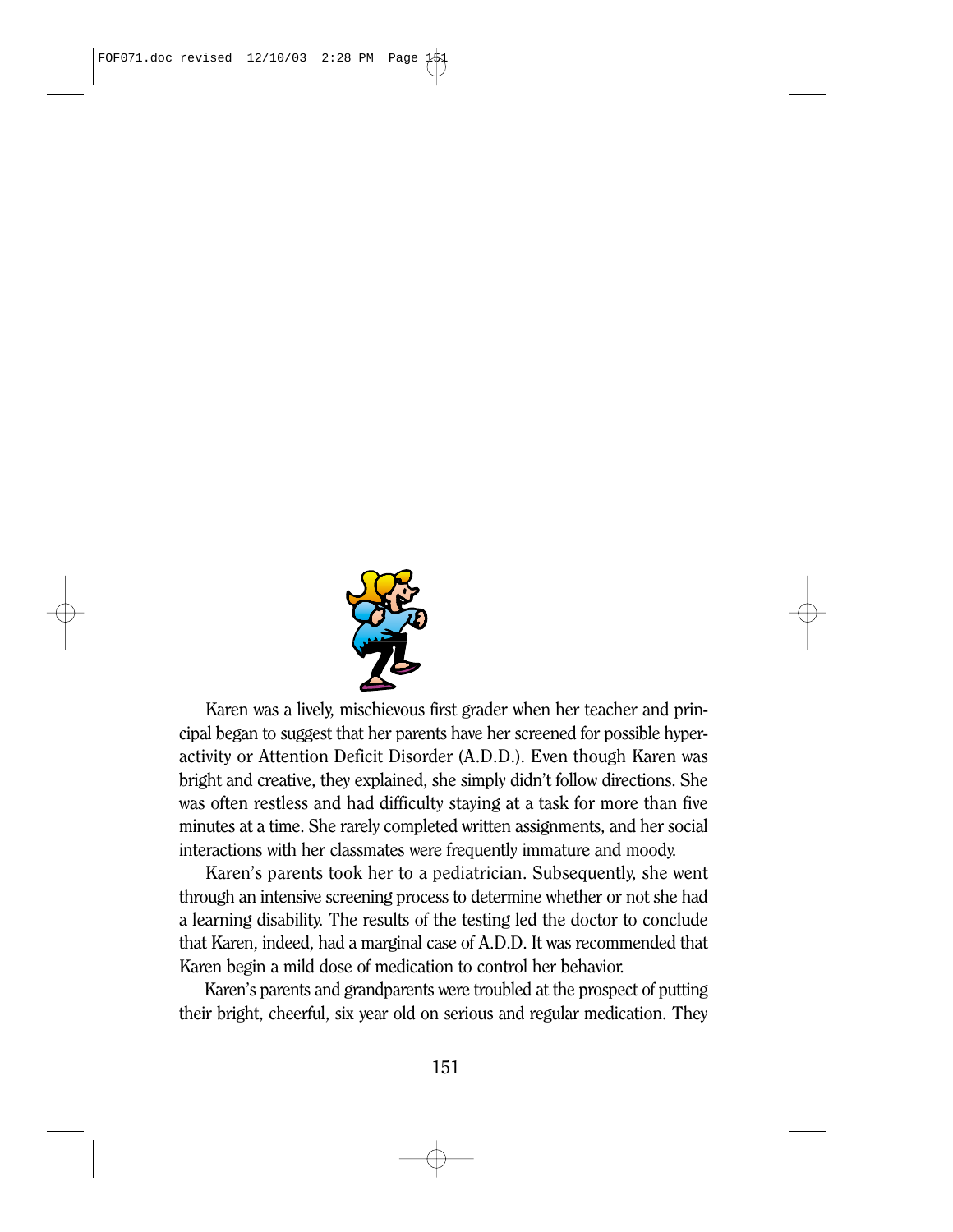began to explore other alternatives, and in the process, they heard about learning styles and how they affect study habits and behavior. As they began to understand Karen's natural learning style, they realized the way in which Karen learned was often not compatible with classroom demands.

For example, Karen is a very kinesthetic learner who thrives on movement combined with listening. The teacher wanted her to sit still. But her parents decided to try another approach. Instead of forcing Karen to be still and look at them when they were giving her directions, they decided to let her fidget, squirm, and look around. Then they checked to see if she had been listening and were amazed to find she could repeat what they had said almost word for word.

Karen's global nature made it possible for her to continually scan the environment, listening and paying attention to multiple voices and stimuli. Her dominantly random mind was constantly searching for alternatives and seeing possibilities not obvious to most people. Her CR characteristics made her very impatient when learning anything that didn't immediately interest her.

Her parents also discovered some emotional problems that seemed to explain Karen's sometimes immature behavior with her friends and classmates. These were addressed. Then, by helping Karen come to terms with her natural learning strengths, her parents and teacher helped her overcome many of her frustrations with the traditional classroom and learning demands. They didn't let Karen give up when something didn't make sense to her, and they encouraged her to use what came naturally to her. They challenged her to find ways she could be successful.

Karen's parents were wise in that they explored many alternatives for solving her difficulties with school. They made medication a last resort and not a quick fix. Although many children do benefit from a regimen of medication, I am encountering many teachers, physicians, and learning specialists who are concerned that far too many children are being rapidly and inappropriately labeled with A.D.D. or another disability and are being placed on medication too quickly.

Many students who are struggling in school simply have learning styles that are incompatible with the structure of the traditional classroom and academic demands. Sometimes concerned parents jump to a conclusion and believe their children may have learning disabilities or disorders of some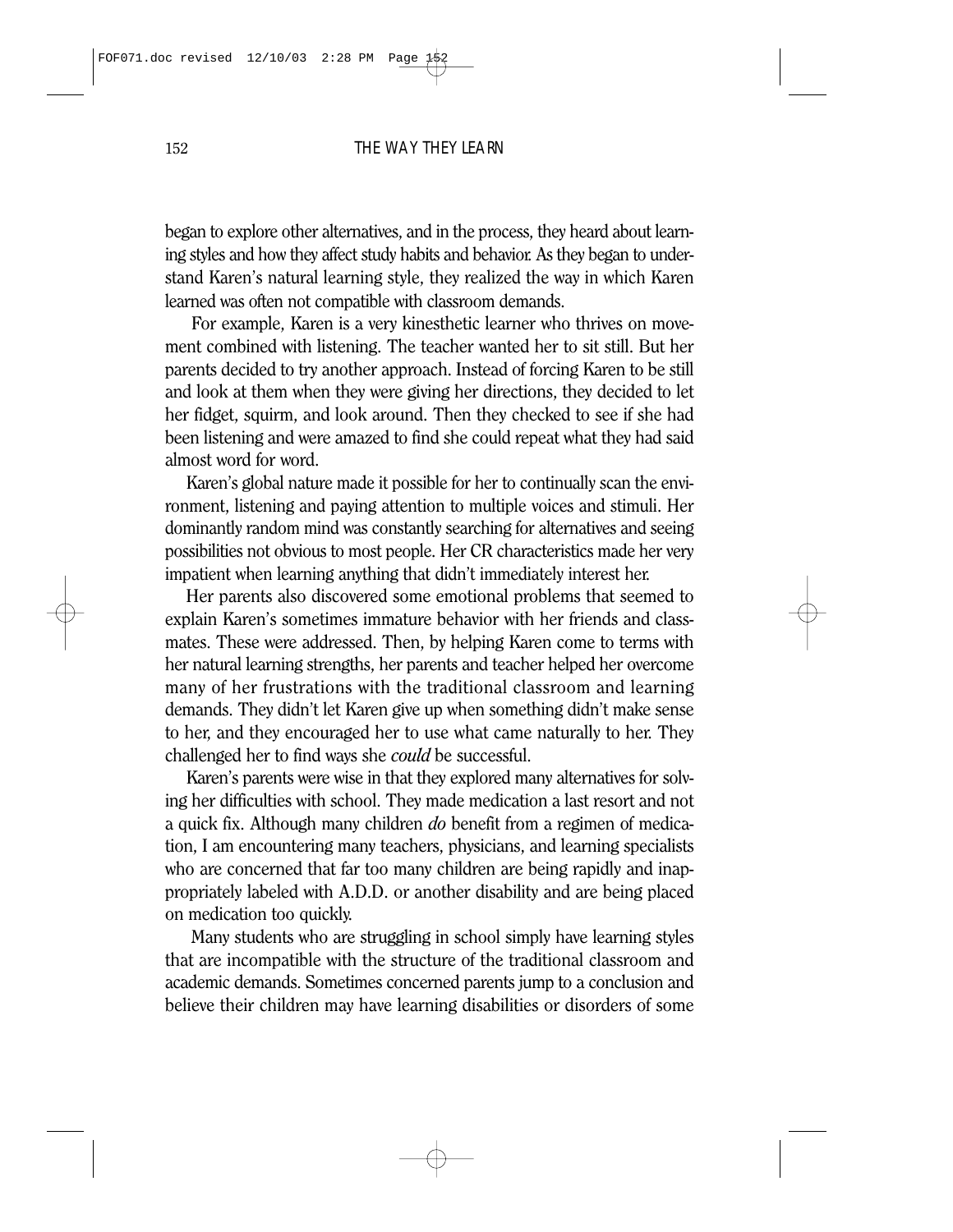kind because they lack success in school. To help their children succeed, parents can spend an inordinate amount of money and energy searching for programs and cures. What they need to do is take time to sort out how much of the problem might be attributable to an incompatibility of the child's learning style with the school's traditional method of teaching

Remember that a typical school classroom makes very definite learning style demands. A student is required to sit still (very difficult for the kinesthetic learner), learn quietly (not always easy for the auditory learner who needs to hear it aloud), work independently (often counter productive for the globals and ARs), and demonstrate knowledge sequentially (very frustrating for randoms and globals).

For children who possess learning styles that match academic demands, school does not normally present much of a problem. But when students find themselves at odds with school, they can become frustrated with both themselves and the system. Without a knowledge and understanding of learning styles, students often can't tell a teacher what works for them and what is difficult, nor can they develop effective strategies for coping with the opposite styles of either the teacher or the classroom.

There are more dimensions to consider. Many problems are beyond the scope of simple learning styles. Such things as family dysfunction, violence, emotional disorders, physical limitations, or chemical imbalance can affect a child's ability to learn. Often these problems require the service of medical and professional people and agencies. It is surprising to find out how much more effective the intervention of these professionals will be when we can identify the dominant learning styles of those who are *experiencing* the problems.

It is important to understand that even the best programs and approaches can work *backwards* if there isn't a significant match between the learning styles of the child and the style of the program designed to help him. If you can help your children discover and use methods that work with their natural style strengths instead of against them, you may find them succeeding more than you ever thought possible.

After reading this book, you already know a lot more about the individual learning styles of your children. But if you find your child in need of professional intervention, you can begin to ask some important questions of those who offer programs to help him or her. If you know your child is more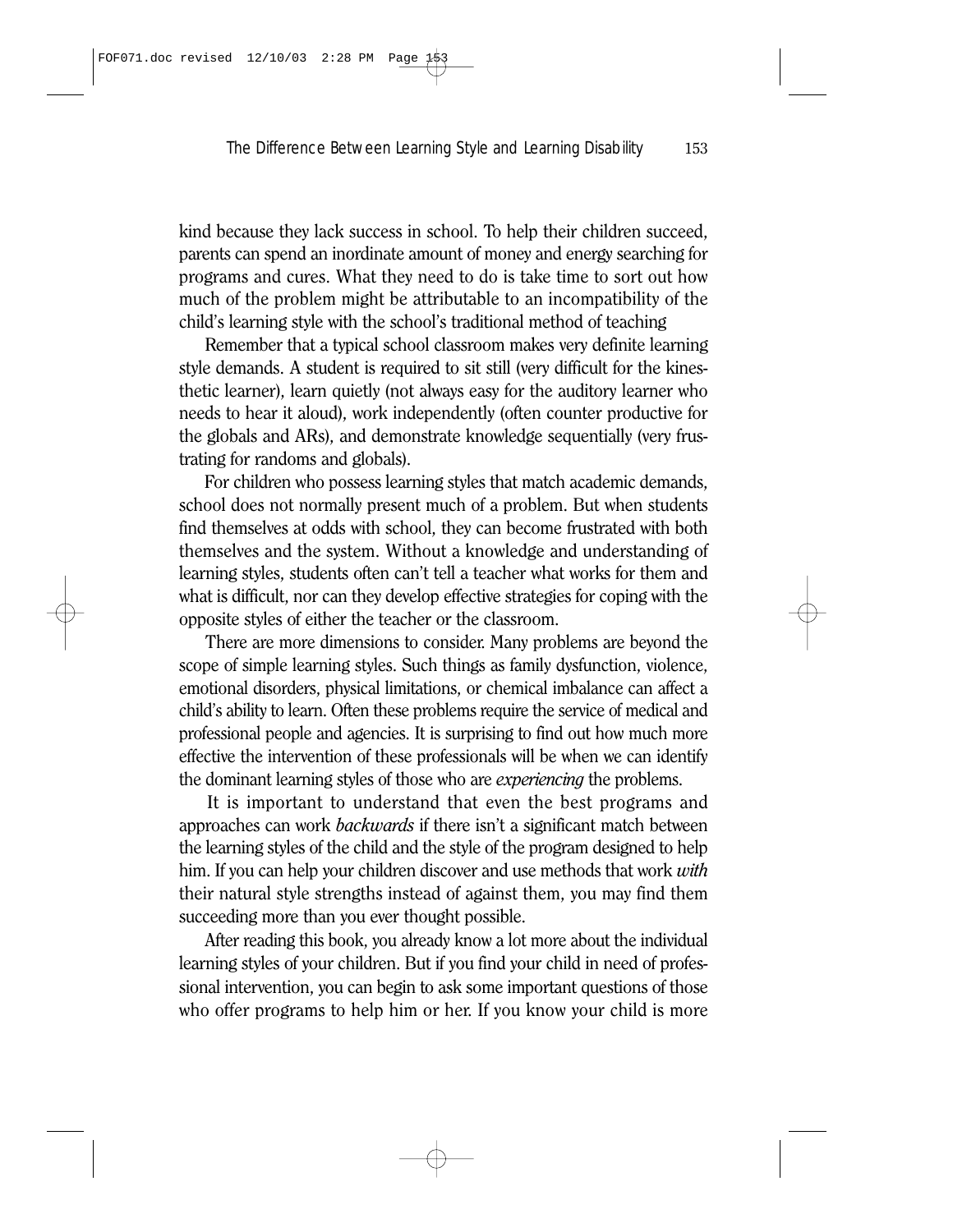sequential, does the program offer a simple, logical structure? If your child is random, does the program offer flexibility and a personal approach?

In my work with pediatricians and learning specialists, I have found the most effective professionals are those who are committed to a balanced approach when dealing with learning difficulties. This approach takes into consideration a child's dominant learning styles as well as other factors such as mental, emotional, or physical disabilities.

Physical limitations do exist in some children, and I am grateful we have so many well-qualified and dedicated specialists to diagnose and treat these ailments. I would, however, encourage parents of struggling children to take down the lines of first defense. Before we take any drastic actions or interventions, we need to devote time and energy toward really getting to know and understand our children as individuals. We must not be too quick in assuming that the child's misbehavior or annoying habits are symptoms of a learning disorder. Sometimes we, parents, focus on how we would like our children to *act* more than what we want our children to *accomplish*. But if we focus more on *outcomes* and less on *methods*, we may find our children succeeding in ways that have never occurred to us. As you define what you are trying to get the child to do or learn—the desired result—and not on the process by which he learns, you may discover some very reasonable alternatives to traditional approaches.

Here are just a few examples of troublesome behaviors that often give parents reason to believe their child has a learning problem, when actually the behaviors may be an indication of learning styles that are incompatible with the demands being made.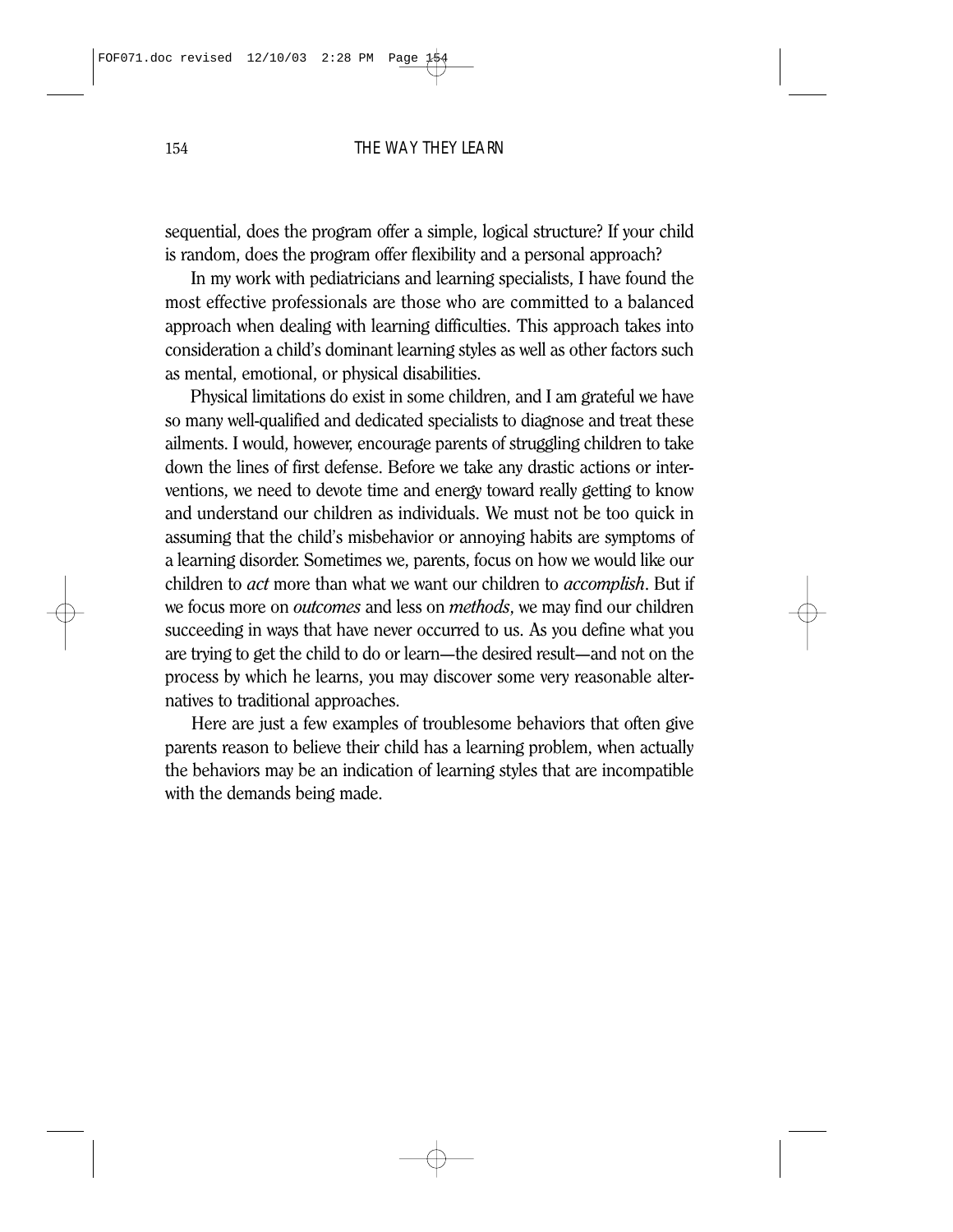# **The Problem**

The child is restless; he will not sit still.

## What Do You Need to Accomplish?

I need for him to listen attentively to the story being read.

## An Alternative

Give him the option of sitting on the floor or changing positions discreetly, as long as he does not distract those around him. Hold him accountable for being able to relate the facts or main idea of the story.

#### What Do You Need to Accomplish?

I need for him to understand the concept being taught.

#### An Alternative

Have him explain the concept to a parent, a teacher, or a classmate, either verbally or in written form.

#### What Do You Need to Accomplish?

I need for him to follow verbal directions.

#### An Alternative

Have him repeat back what he heard to check his understanding of the directions.

#### What Do You Need to Accomplish?

I need for him to not distract the other children around him.

#### An Alternative

Challenge him to come up with creative ways to move around without bothering anyone. For example, could he doodle, take notes, move his feet quietly?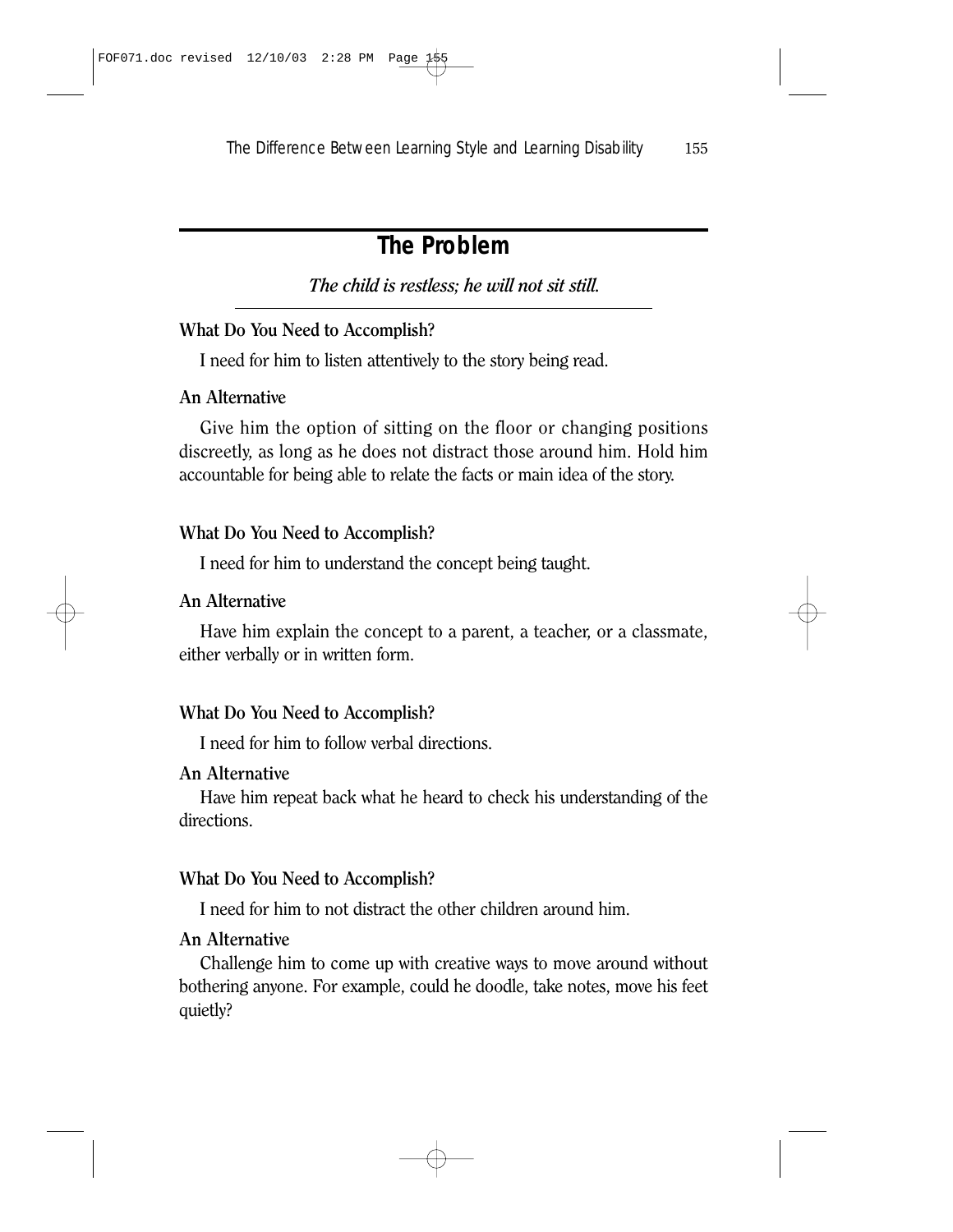#### Combining the Alternatives for a Restless Child

A primary teacher found out for herself how much difference it could make in classroom management if she simply defined her outcomes. She had been struggling with a fidgety, strong-willed boy who refused to sit in his seat and listen to the story she was reading. In frustration, she stopped for a moment and asked herself, "What's the point? What do I need to accomplish here? Do I need him to sit in this chair, or do I need him to listen to the story?" She then gave him the option of sitting anywhere he wanted as long as he listened quietly to the story and did not disturb others around him. To her amazement, he immediately complied by sitting in the back of the room on the floor and giving her his full attention.

# **The Problem**

#### The child will not complete assignments.

#### What Do You Need to Accomplish?

I need for him to finish what he starts.

#### An Alternative

Help him break up the assignment into smaller, more manageable pieces. Don't insist that the whole task be done in one sitting, but hold him accountable for all the parts.

#### What Do You Need to Accomplish?

I need for him to prove he knows the material.

#### An Alternative

Challenge him that if he can maintain a minimum score (i.e. 92 or higher) on each test, he only has to do as much of each homework assignment he feels is necessary to master the concept.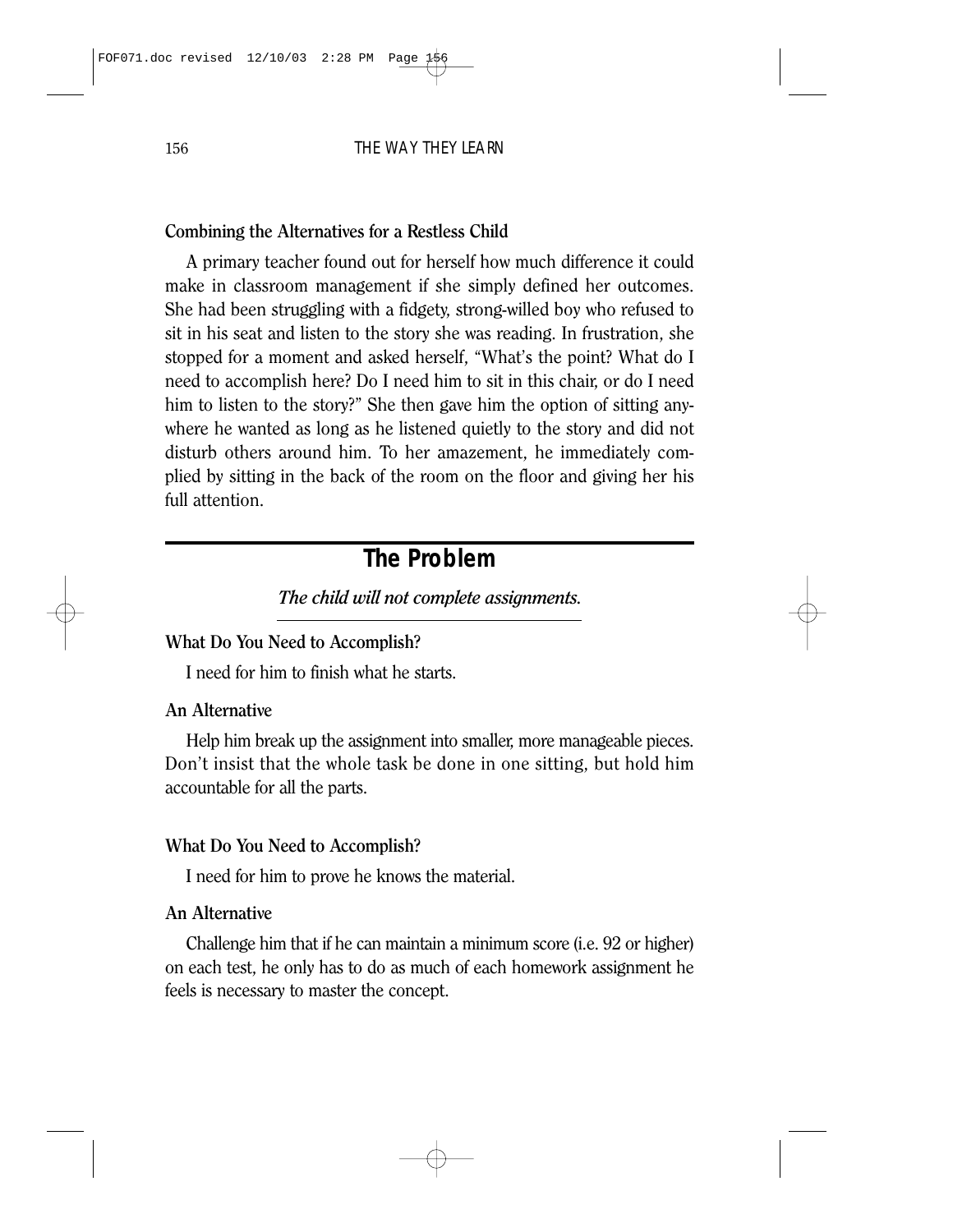#### Combining the Alternatives for Getting a Child to Complete Assignments

Sarah was a bright, capable fifth grader who, after excelling in math during the first half of the year, suddenly decided to quit doing her math homework. Sarah's teacher and parents were concerned. Homework counted for a substantial portion of the semester grade, and now Sarah's normally excellent grade point average seemed to be in jeopardy.

I was called in to talk to Sarah to discover what might have caused this abrupt change in her behavior, as well as what might motivate her to start turning in her homework again. It didn't take long for Sarah to tell me why she no longer did her homework.

"It's too boring," she explained simply. "I hate having to do 20 problems when I understand how to do the process after doing five of them. I just decided it wasn't worth the trouble."

"Can you pass the math tests without any trouble?" I asked.

"Oh, sure," she replied. "I always get As on my tests."

After some discussions with Sarah, her parents, and her teacher, we came up with a workable solution. Sarah agreed to do at least half of her homework every night. If she got a 92 percent or better on her math test, her teacher would give her full credit for the homework assignments. If she got lower than 92 percent, she would agree to complete whichever assignments her teacher deemed necessary.

Sarah kept her end of the bargain. Some nights she did more than half of the homework, because now she knew she was only doing what she needed to do in order to master the concept. She never did fall below a 92 percentile on any math test the rest of the year.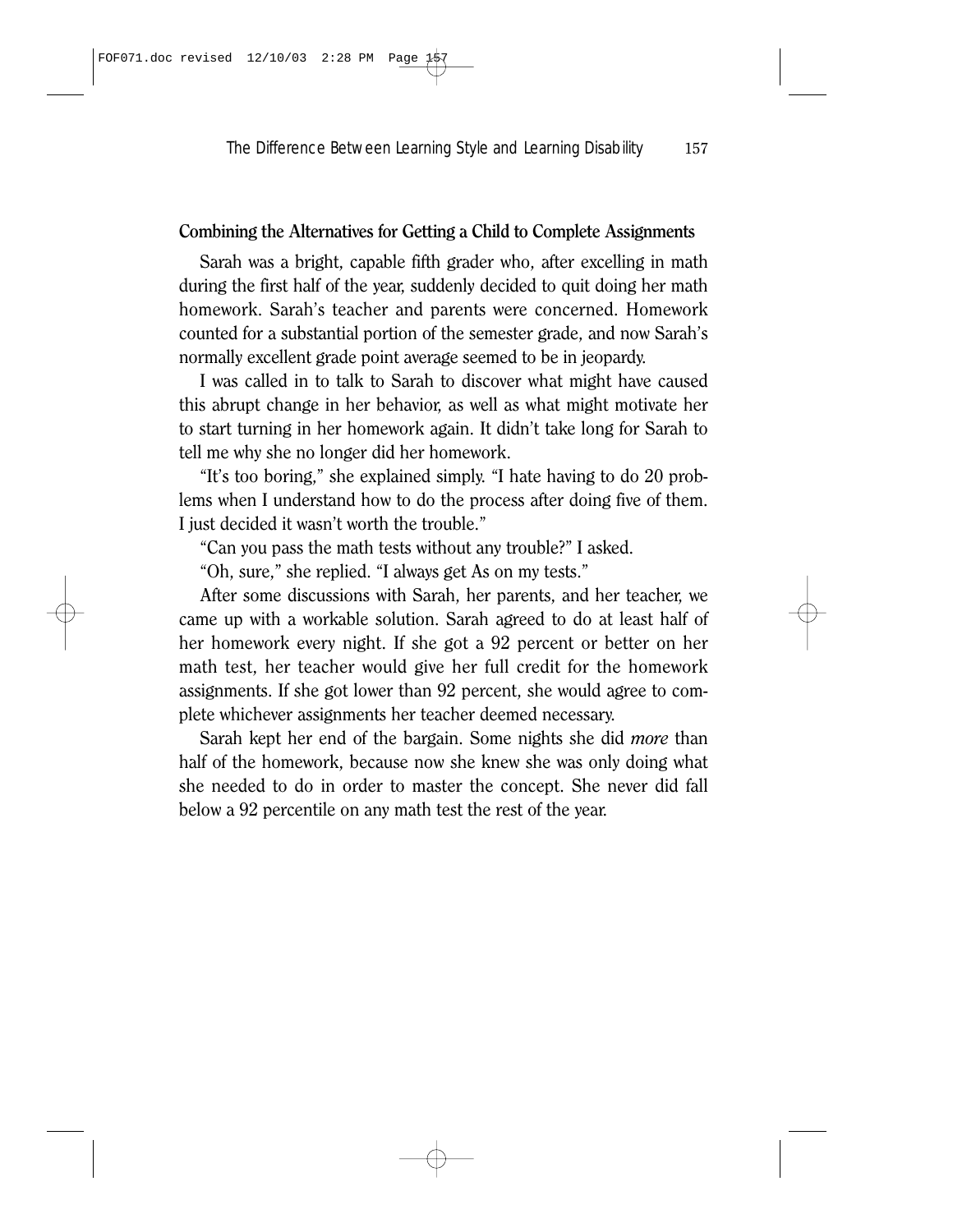# **The Problem**

The child won't stay at a task for more than a few minutes.

## What Do You Need to Accomplish?

I need for him to learn to focus on one thing at a time.

## An Alternative

Provide him with some options. Decide what needs to be done, then offer one or two ways to do it. Let him switch ways in the middle if he wants to, and let him keep on the move whenever possible while doing the task. Insist he do only one thing at a time, even if he quickly switches from one task to another. Help him identify which method he is using each time he changes direction.

# What Do You Need to Accomplish?

I need for him to do it my way!

# An Alternative

As parents, we have to admit that sometimes it's just plain easier for us if our children will do it our way. Try explaining to your child why you think your way will work, then offer to let your child try another method as long as he can prove his way will accomplish the same goal. The hardest part of this suggestion is the patience and tolerance it may take on your part to let your child try out the alternatives!

# Combining the Alternatives for Getting a Child to Stay at a Task

I received a letter several years ago from a mother who attended one of my seminars. It remains one of my very favorites because it illustrates how one mom discovered the value of letting her son choose his own way to accomplish a goal. This mother writes:

Style awareness has changed our lives. I look for ways to have Dan be creatively successful. We have a small farm, and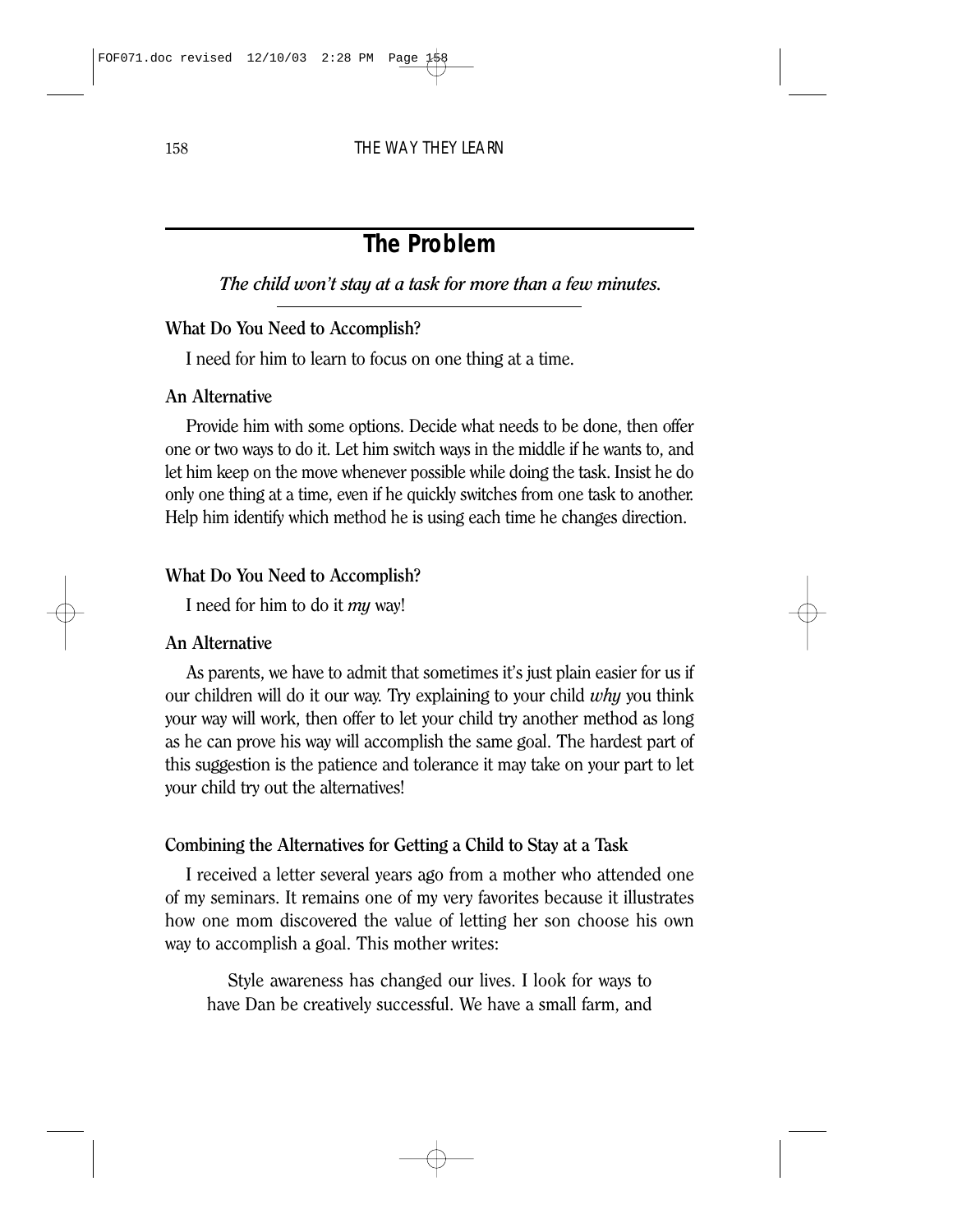Dan has an acre he has begrudgingly taken care of for four years. He waters with a hose and sprinkler. It's a real pain, and he tells me so regularly. I suggested he brainstorm solutions to the watering problem and then make a list of the five ways he thought he could do better. He would then "sell" his choice to me. We have two greenhouses  $(25' \times 50')$ we no longer use. He suggested a water system using salvaged plastic pipe from the greenhouses. I thought it was a great idea, provided (a) he could do it with materials we had, and (b) it would wet the whole garden all at once or in sequence. I suggested he play with hoses and sprinklers to see what the pump capacity was. He's 11 years old. He agreed and worked at it for a week.

It took a whole week of devotion, commitment, and an expressed need for privacy. He used about six times the pipe I would have used, and I'm *sure* every T, union, plug, and clamp on the property. But he did it all by himself, and it does water the whole acre in three rotations. The middle set spells his name when the water comes on. The system is as unique as Dan!

Don't fall into the trap of believing your child is smart and successful only if he or she does well in the traditional classroom. There are many ways of being smart. If you as a parent can help your child discover areas of intelligence and then reinforce that intelligence, you help build your child's confidence and abilities more than you could ever have imagined. Even if you believe your child is suffering from a legitimate learning disability or disorder, you can greatly increase your child's chances of success by determining natural learning style strengths and deciding how much of his frustration and difficulty is a matter of learning style differences and how much is a genuinely physical or emotional problem.

David was an angry, rebellious 15 year old. His parents were at the end of their rope. They had had conferences with teachers, counseled with psychologists, conferred with medical specialists, and prayed with clergy. They had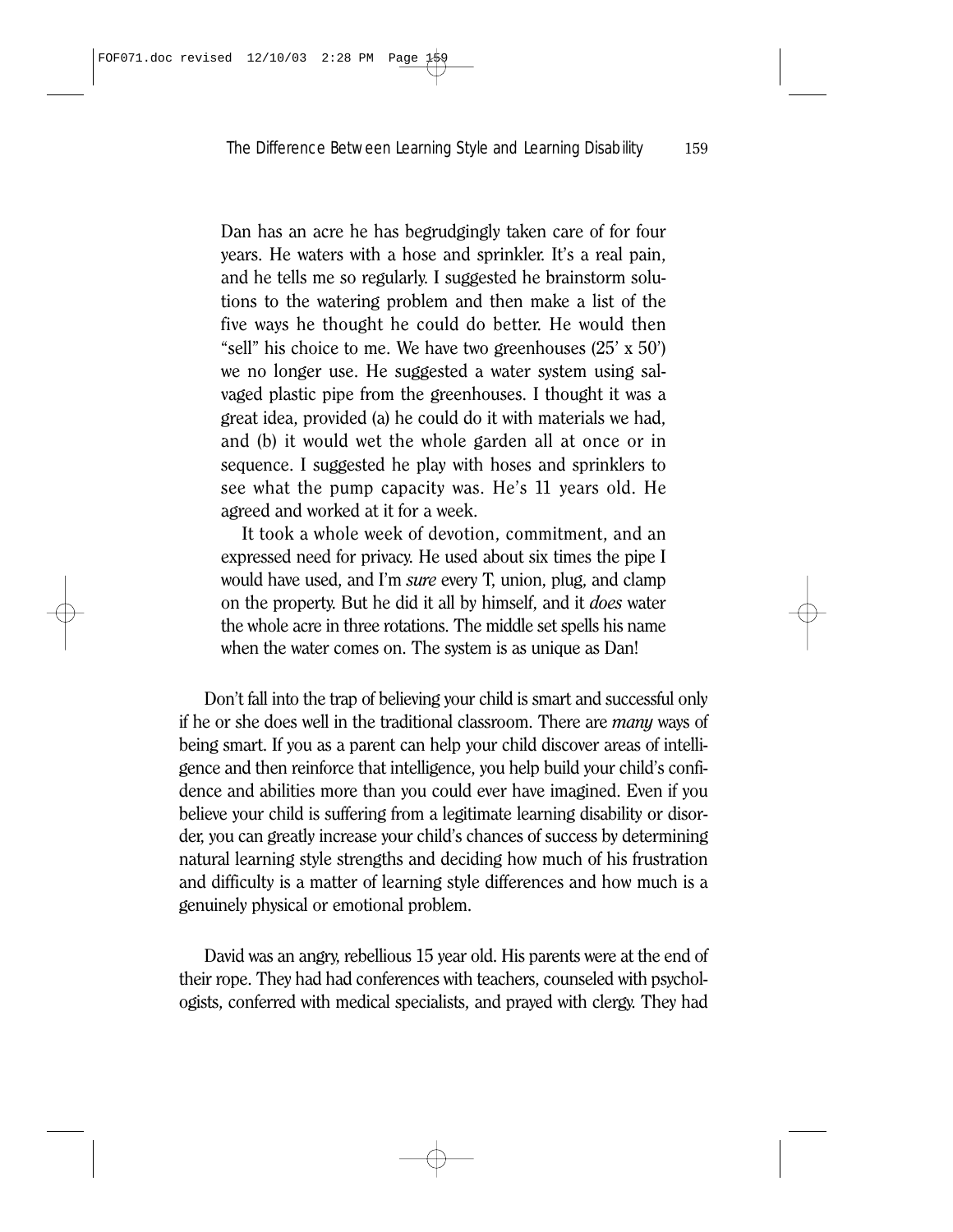tried punishment, rewards, discussion, threats, and ultimatums. Instead of improving, David steadily become more out of control. When David ran away for the third time in six months and was arrested for shoplifting, his parents were ready to take drastic action. They arranged to have him involuntarily committed to a youth facility where he would be locked up 24 hours a day. There he would undergo a regimented program designed to instill respect and appropriate behaviors through strict authoritarian discipline.

Just before David's scheduled commitment, his parents attended my seminar about learning styles. When they heard about the strong-willed, Concrete Random style, they immediately recognized their son. As they discovered how the CR mind works and identified strategies for motivating and disciplining a CR, their approach with David began to change. During the last seminar session when they were asked how they were doing with David, they made a statement that startled the rest of the group.

"Last night we asked David to forgive us." They went on to explain. "We told him we were sorry for not taking into account his *design*. We don't apologize for the outcomes we've expected, but we realize now that we could have handled many situations in ways that respected how his mind works. We could have helped him know how valued he is as a member of our family."

In the days and weeks that followed, David's parents talked to him about bottom lines, about outcomes and consequences. Then they gave David the opportunity to tell them what he could live with and what he couldn't. With the help of an understanding counselor, they are beginning a healing process that will make them a family again.

David realizes that he still must pay the consequences for his rebellion and criminal behavior. Although the youth facility is a very effective program for some styles, David's parents recognized that the program's approach would likely work backwards for David's style. With David's input and the counselor's help, they have found a rehabilitation program that makes sense to his CR nature. Progress is slow and sometimes painful, but David and his parents are convinced that recognizing and appreciating different styles is helping them put their family back together again.

So much of what we parents perceive as our children's deliberate attempts to annoy and frustrate us are actually a difference in approach and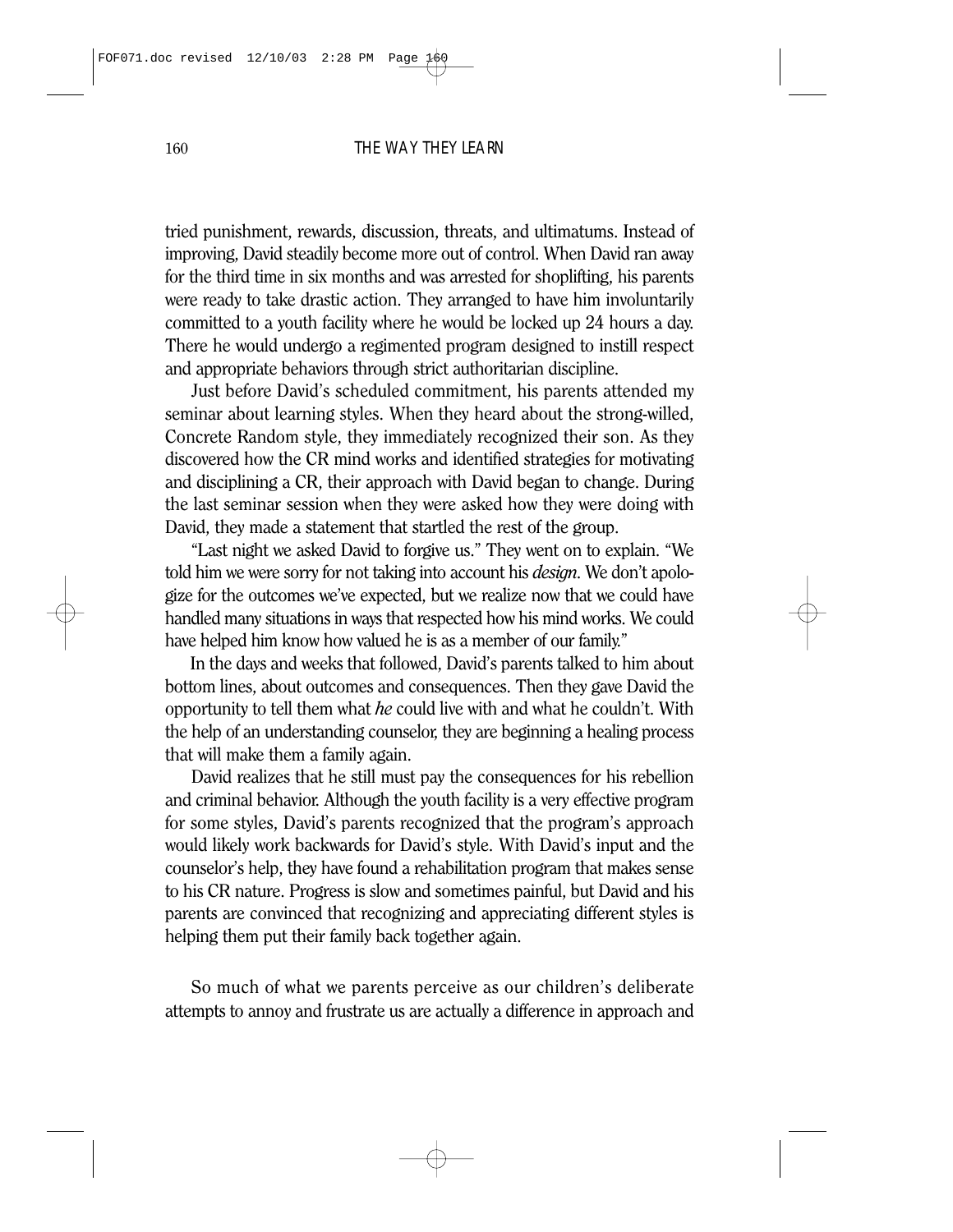perspective. If we can learn to discern what is a learning style difference and how much is true disobedience or defiance, we will be much wiser parents.

I was conducting a seminar at a retreat for day-care teachers and staff. We had divided the group into randoms and sequentials, and I asked both groups the same question.

"If you could never have another raise in pay, what could your organization do to keep you happily working?"

The answer was almost unanimous: "Don't make us work with any 'difficult children.' "

When I asked them to define the "difficult child," the contrast between the groups was very evident. The sequential teachers claimed that the difficult children were those who were so random that they couldn't seem to follow the simplest directions. These children were spontaneous, unpredictable, and often disorganized.

The random teachers disagreed with the others. They claimed that difficult children were the more sequential ones. They were picky and structured, and they never seemed to "lighten up." These sequential children demanded predictable schedules and prompt attention to detail.

In the end, we all came to the same important conclusion. There really isn't a definitive "difficult child." The child who is most difficult is the one who doesn't think like we do!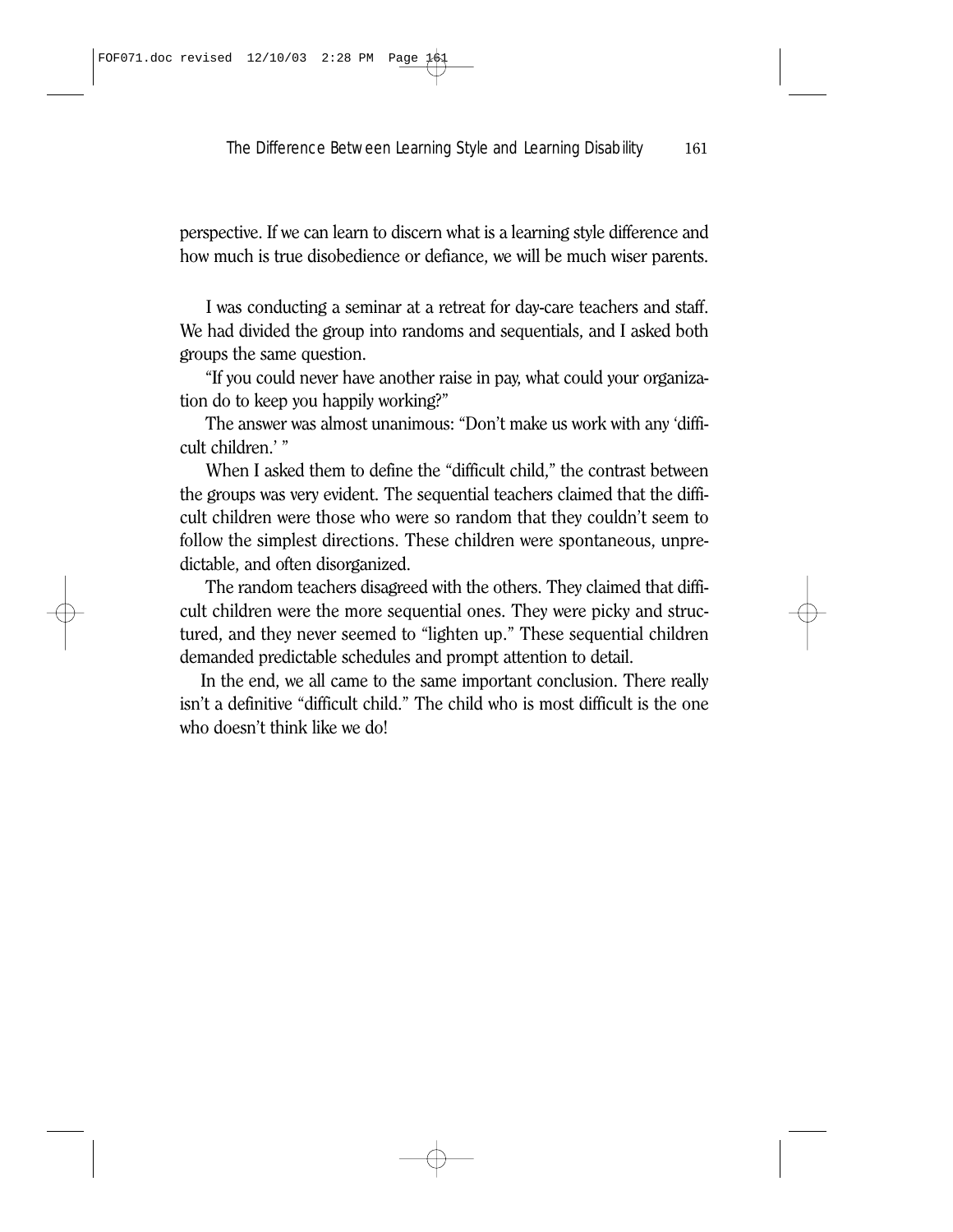# *In a Nutshell*

We have spent quite a bit of time in this book trying to identify the consistent patterns of individual learning styles. Although we can learn to accommodate many of those styles, we'll never really be able to neatly label or categorize anyone. Because each human being is so complex, we may never fully appreciate all our differences.

It's never been more important to help our children succeed in a world that is often difficult to understand. It can make a difference with your children if you will devote time and energy to discovering the way they learn.

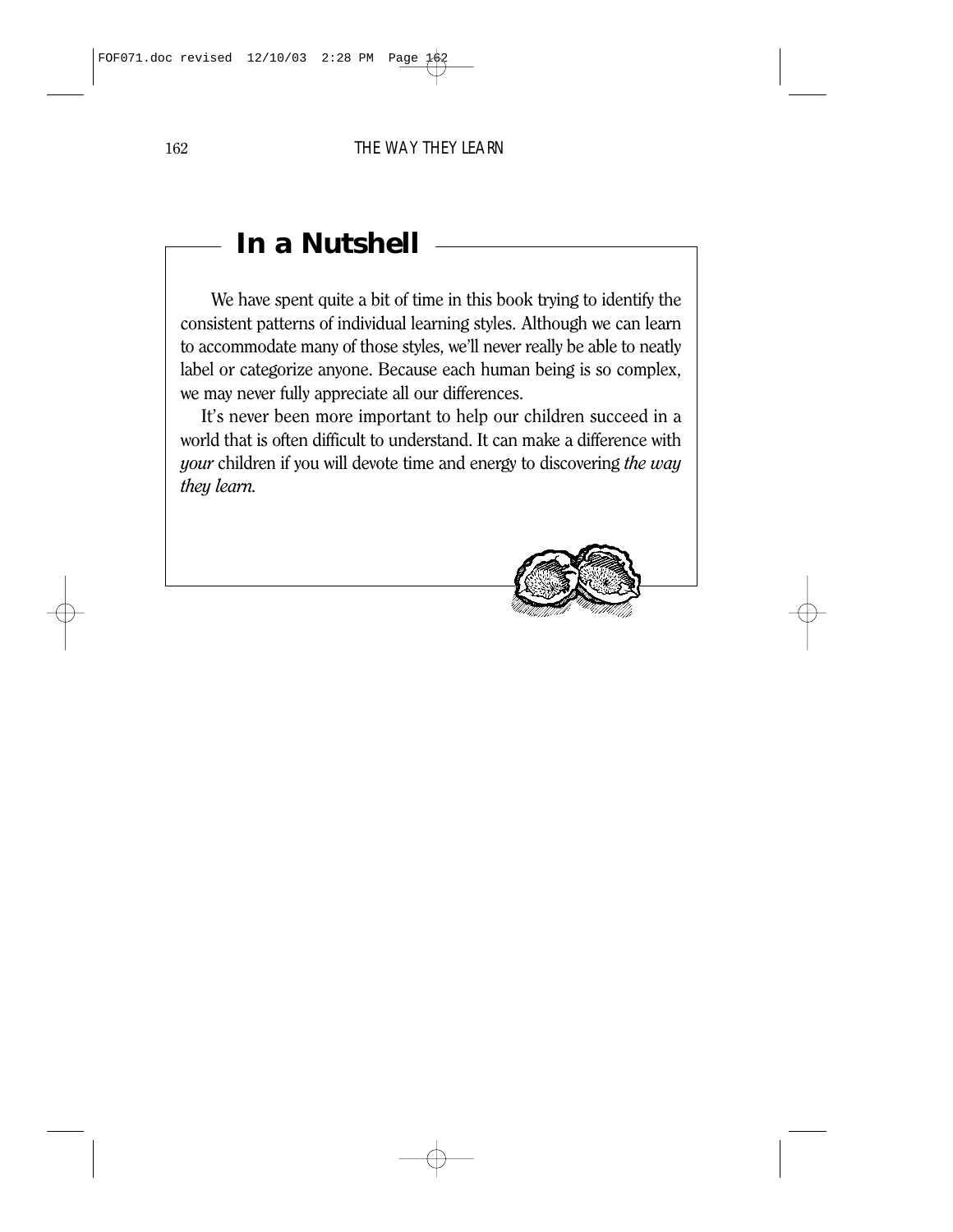# Endnotes

# Chapter Two

1. Order the Adult Style Delineator from Anthony F. Gregorc, 15 Doubleday Rd, Columbia, Connecticut 06237 or call (203) 228-0093.

## Chapter Seven

1. Kenneth and Rita Dunn are the authors of several books (see bibliography) and editors for Learning Styles Network. Contact: The Center for the Study of Learning Styles, St. John's University, Jamaica, N.Y.

# Chapter Eight

1. The Swassing-Barbe Modality Index. Administered individually, 20 minutes, all ages, patterns are presented in each modality and must be retained and repeated. Available from Zaner-Bloser, Inc., Columbus, Ohio.

## Chapter Nine

1. Herman A. Witkin, "Cognitive Styles in the Educational Setting," New York University Education Quarterly, l977, pp. 14-20.

Herman A. Witkin et. al.,"Field Dependent and Field-Independent Cognitive Styles and Their Educational Implications," Review of Educational Research, Winter l977, vol. 47, No. l, pp. 1-64.